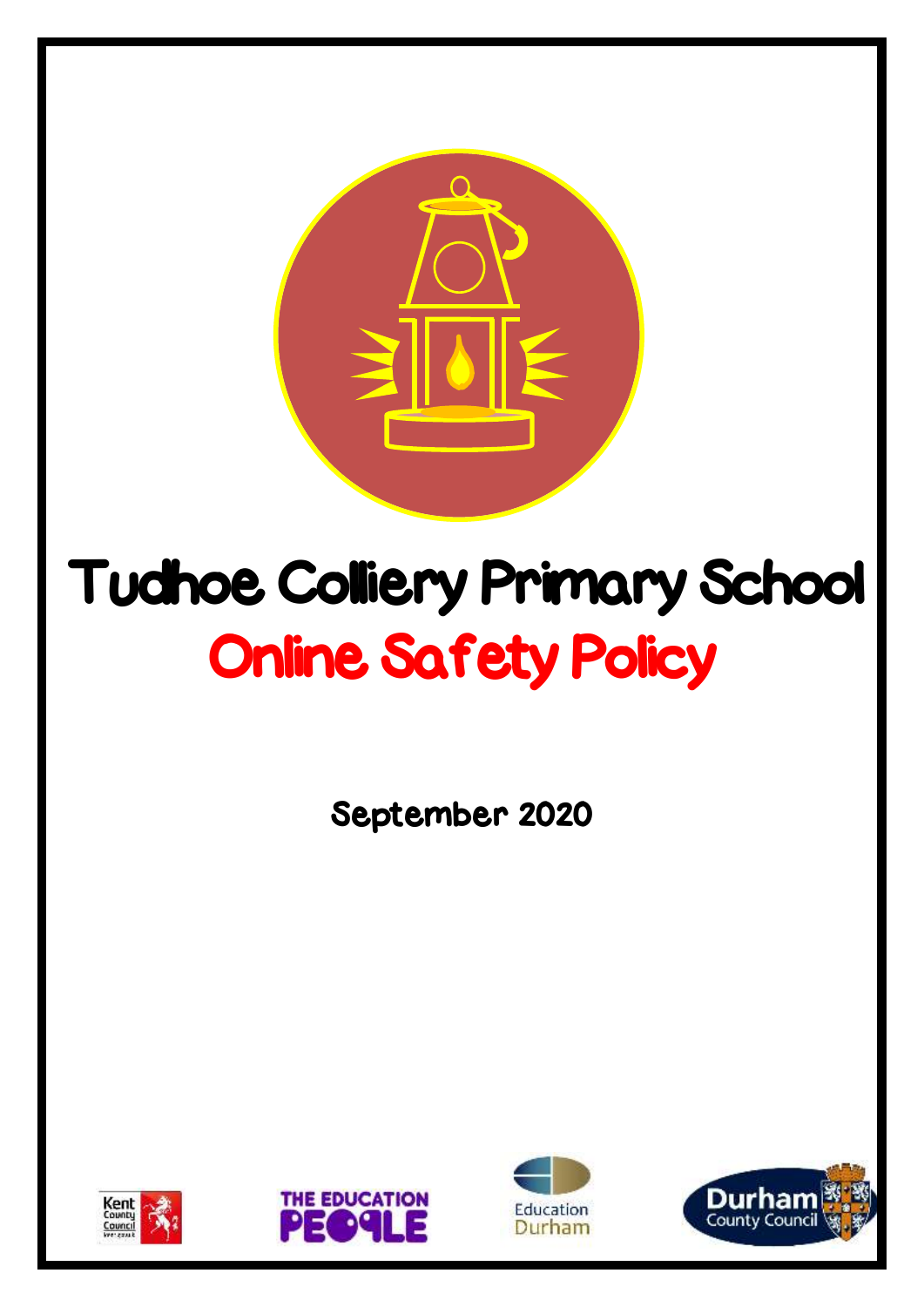# Contents

| 1. |    |                                                                                                            |  |
|----|----|------------------------------------------------------------------------------------------------------------|--|
| 2. |    |                                                                                                            |  |
|    |    |                                                                                                            |  |
| З. |    |                                                                                                            |  |
| 4. |    |                                                                                                            |  |
|    |    |                                                                                                            |  |
|    | Ь. |                                                                                                            |  |
|    | C. |                                                                                                            |  |
|    | d. |                                                                                                            |  |
|    |    | It is the responsibility of learners (at a level that is appropriate to their individual age               |  |
|    | f. |                                                                                                            |  |
| 5. |    |                                                                                                            |  |
|    | α. |                                                                                                            |  |
|    | Ь. |                                                                                                            |  |
|    | c. |                                                                                                            |  |
|    | d. |                                                                                                            |  |
| 6. |    |                                                                                                            |  |
| 7. |    |                                                                                                            |  |
|    | α. |                                                                                                            |  |
|    | Ь. |                                                                                                            |  |
|    | C. |                                                                                                            |  |
|    | d. |                                                                                                            |  |
|    | е. |                                                                                                            |  |
|    | f. |                                                                                                            |  |
|    | g. |                                                                                                            |  |
|    | h. |                                                                                                            |  |
|    | i. |                                                                                                            |  |
|    | j, | Educational use of Videoconferencing and/or Webcams (Only include if used) Error!<br>Bookmark not defined. |  |
|    | k. |                                                                                                            |  |
|    | I. | Management of Applications (apps) used to Record Children's Progress (If used)                             |  |
| 8. |    |                                                                                                            |  |
|    | α. |                                                                                                            |  |
|    | Ь. |                                                                                                            |  |
|    | c. |                                                                                                            |  |
|    | d. | Official Use of Social Media (Only include if setting has official social media)  17                       |  |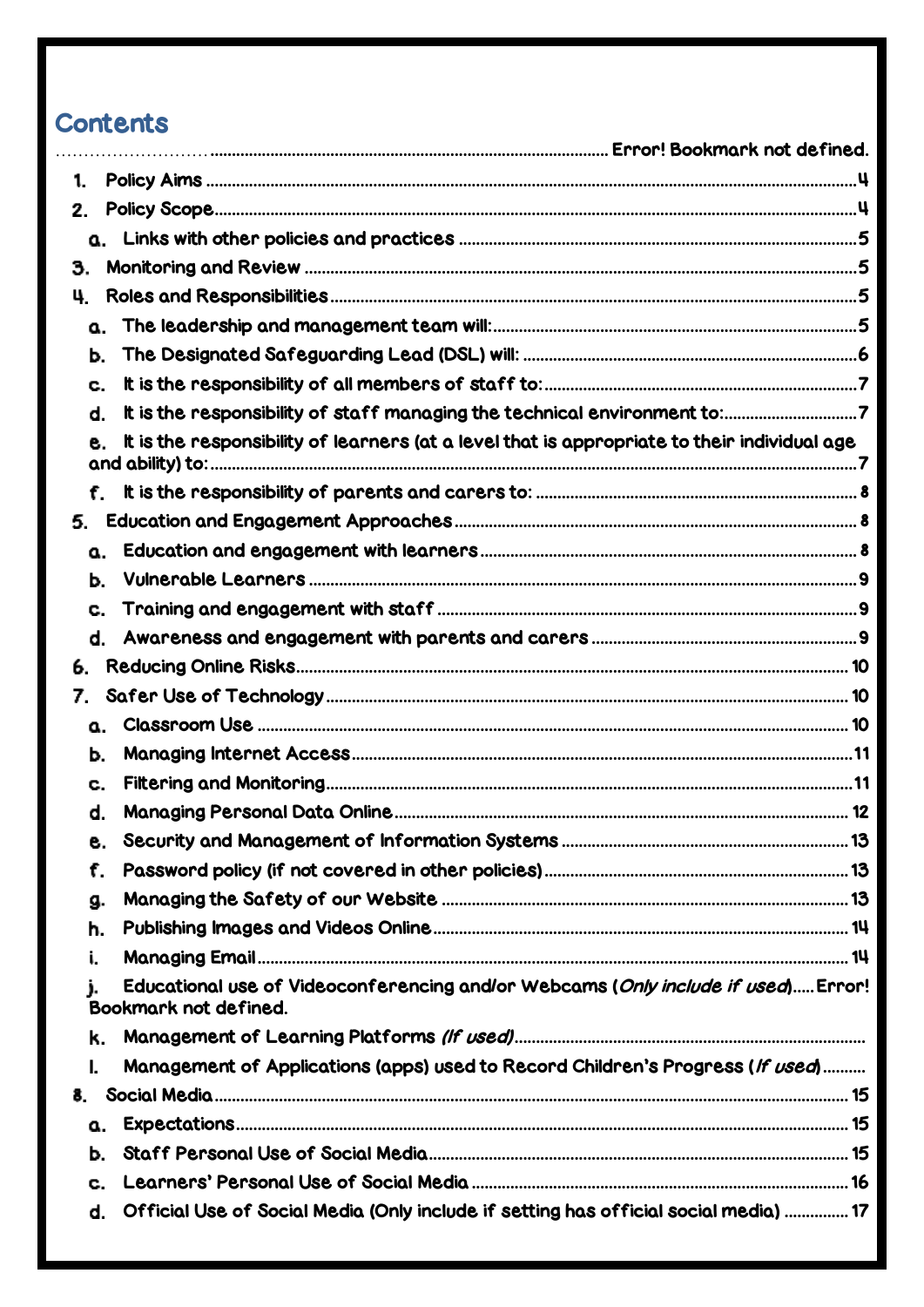| 9.  |                                                                                        |  |
|-----|----------------------------------------------------------------------------------------|--|
| α.  |                                                                                        |  |
| Ь.  |                                                                                        |  |
| C.  |                                                                                        |  |
| d.  |                                                                                        |  |
| 10. |                                                                                        |  |
| α.  |                                                                                        |  |
| Ь.  |                                                                                        |  |
| 11. | Procedures for Responding to Specific Online Incidents or Concerns22                   |  |
| α.  |                                                                                        |  |
| Ь.  | Online Child Sexual Abuse and Exploitation (including child criminal exploitation)  24 |  |
| C.  |                                                                                        |  |
| d.  |                                                                                        |  |
| е.  |                                                                                        |  |
| f.  |                                                                                        |  |
| 12. |                                                                                        |  |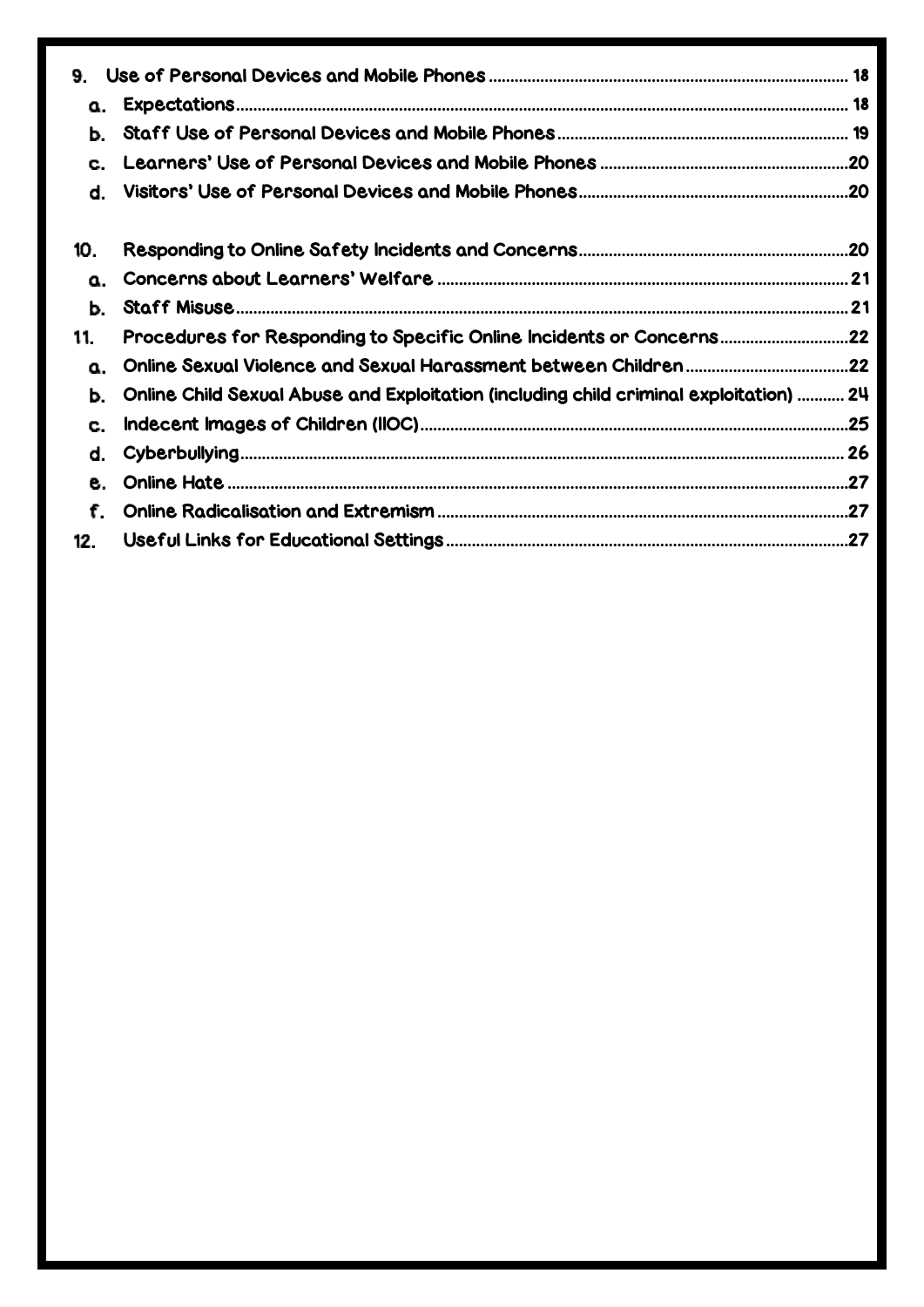# Tudhoe Colliery Primary School Online Safety Policy

# <span id="page-3-0"></span>1. Policy Aims

- This online safety policy has been written by Tudhoe Colliery Primary School, involving staff, learners and parents/carers, building on the Kent County Council/The Education People/Durham County Council online safety policy template, with specialist advice and input as required.
- It takes into account the DfE statutory guidance 'Keeping Children Safe in [Education](https://www.gov.uk/government/publications/keeping-children-safe-in-education--2)' 2020, [Early Years and Foundation Stage](https://www.gov.uk/government/publications/early-years-foundation-stage-framework--2) 2017 '[Working Together to](https://www.gov.uk/government/publications/working-together-to-safeguard-children--2)  [Safeguard Children](https://www.gov.uk/government/publications/working-together-to-safeguard-children--2)' 2018 and the [Durham Safeguarding](http://www.durham-scp.org.uk/whats-new/) Children's Partnership procedures.
- The purpose of our online safety policy is to:
	- $\circ$  Safeguard and protect all members of our community online
	- $\circ$  Identify approaches to educate and raise awareness of online safety throughout the community
	- $\circ$  Enable all staff to work safely and responsibly, to role model positive behaviour online and to manage professional standards and practice when using technology
	- $\circ$  Identify clear procedures to use when responding to online safety concerns.
- Tudhoe Colliery Primary School identifies that the issues classified within online safety are considerable, but can be broadly categorised into three areas of risk:
	- $\circ$  Content: being exposed to illegal, inappropriate or harmful material
	- $\circ$  Contact: being subjected to harmful online interaction with other users
	- o Conduct: personal online behaviour that increases the likelihood of, or causes, harm.

# <span id="page-3-1"></span>2. Policy Scope

- We believe that online safety is an essential part of safeguarding and acknowledges its duty to ensure that all learners and staff are protected from potential harm online.
- We identify that the internet and associated devices, such as computers, tablets, mobile phones and games consoles, are an important part of everyday life.
- We believe that learners should be empowered to build resilience and to develop strategies to manage and respond to risk online.
- This policy applies to all staff including the governing body, leadership team, teachers, support staff, external contractors, visitors, volunteers and other individuals who work for, or provide services on behalf of the setting (collectively referred to as "staff" in this policy), as well as learners, parents and carers.
- This policy applies to all access to the internet and use of technology, including personal devices, or where learners, staff or other individuals have been provided with setting issued devices for use off-site, such as a work laptops, tablets or mobile phones.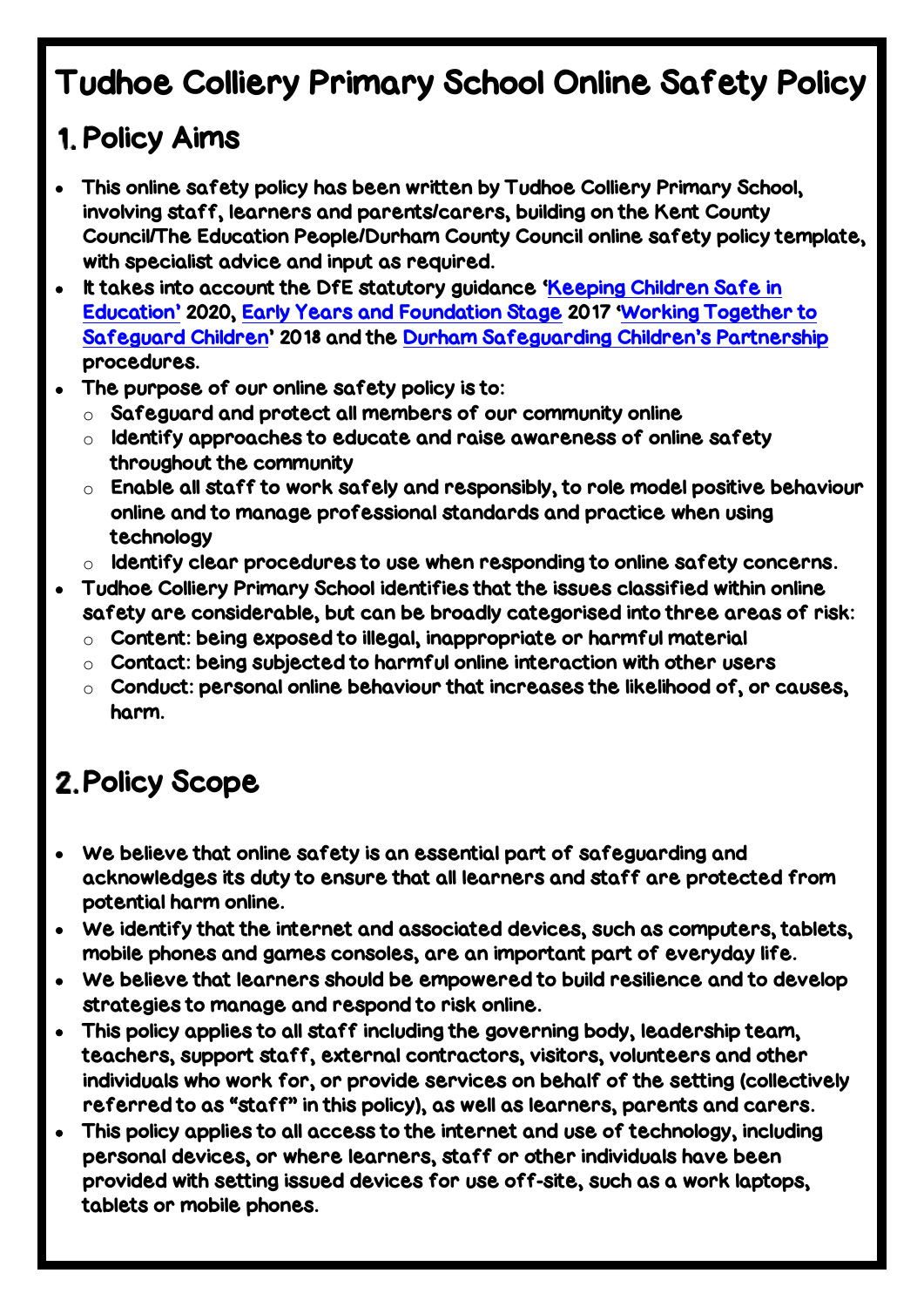# <span id="page-4-0"></span>Links with other policies and practices

This policy links with several other policies, practices and action plans including:

- $\circ$  Anti-bullying policy
- o Acceptable Use Policies (AUP) and/or the Code of Conduct/Staff Behaviour policy
- o Behaviour policy
- o Child Protection/Safeguarding policy
- $\circ$  Confidentiality policy
- $\circ$  Curriculum policies, such as: Computing, Personal Social and Health Education (PSHE), Citizenship and Relationships and Sex Education (RSE)
- o Data Protection
- o Image Use policy
- o Mobile Phone policy
- o Social Networking policy
- o Searching, Screening and Confiscation policy

# <span id="page-4-1"></span>Monitoring and Review

- Technology in this area evolves and changes rapidly. We will review this policy at least annually.
	- $\circ$  The policy will also be revised following any national or local policy requirements, any child protection concerns or any changes to the technical infrastructure.
- We will regularly monitor internet use and evaluate online safety mechanisms to ensure that this policy is consistently applied.
- To ensure they have oversight of online safety, the Headteacher or Deputy Headteacher will be informed of online safety concerns, as appropriate.
- The named governor for safeguarding will report on a regular basis to the governing body on online safety practice and incidents, including outcomes.
- Any issues identified via monitoring will be incorporated into our action planning.

# <span id="page-4-2"></span>Roles and Responsibilities

- The Designated Safeguarding Lead (DSL), Miss Boustead, has lead responsibility for online safety. Whilst activities of the designated safeguarding lead may be delegated to an appropriately trained deputy, overall the ultimate lead responsibility for safeguarding and child protection, including online safety remains with the DSL.
- Tudhoe Colliery Primary School recognises that all members of the community have important roles and responsibilities to play with regards to online safety.

### <span id="page-4-3"></span>The leadership and management team will:

 Ensure that online safety is viewed as a safeguarding issue and that practice is in line with national and local recommendations and requirements.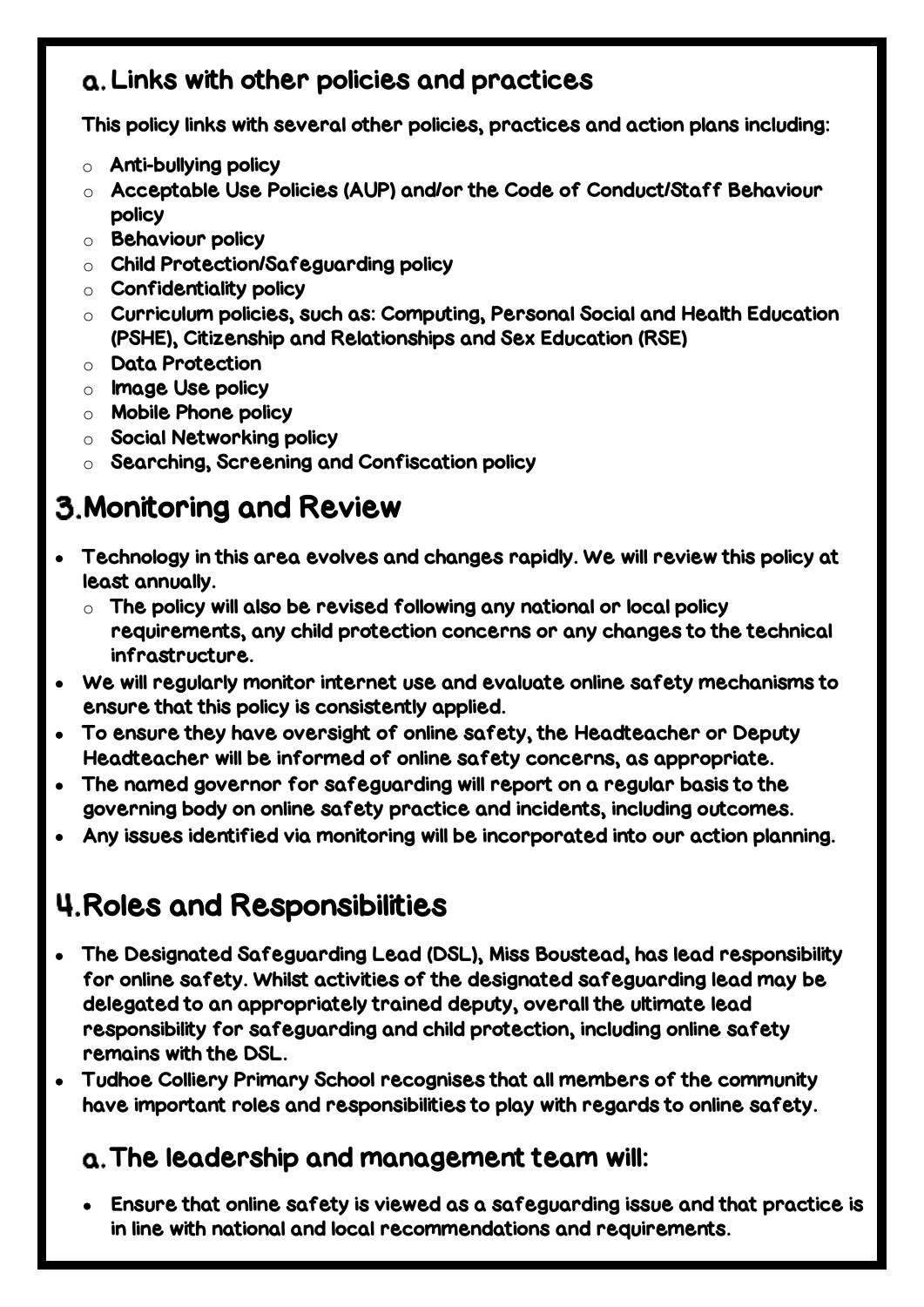- Ensure there are appropriate and up-to-date policies regarding online safety; including a staff code of conduct/behaviour policy and acceptable use policy, which covers acceptable use of technology.
- Ensure that suitable and appropriate filtering and monitoring systems are in place and work with technical staff to monitor the safety and security of our systems and networks.
- Ensure that online safety is embedded within a progressive curriculum, which enables all learners to develop an age-appropriate understanding of online safety.
- Support the DSL and any deputies by ensuring they have sufficient time and resources to fulfil their online safety responsibilities.
- Ensure there are robust reporting channels for the community to access regarding online safety concerns, including internal, local and national support.
- Ensure that appropriate risk assessments are undertaken regarding the safe use of technology.
- Audit and evaluate online safety practice to identify strengths and areas for improvement.

# <span id="page-5-0"></span>The Designated Safeguarding Lead (DSL) will:

- Act as a named point of contact on all online safeguarding issues and liaise with other members of staff or other agencies, as appropriate.
- Work alongside deputy DSLs to ensure online safety is recognised as part of the setting's safeguarding responsibilities and that a coordinated approach is implemented.
- Ensure all members of staff receive regular, up-to-date and appropriate online safety training.
- Access regular and appropriate training and support to ensure they understand the unique risks associated with online safety and have the relevant up to date knowledge required to keep learners safe online.
- Access regular and appropriate training and support to ensure they recognise the additional risks that learners with SEN and disabilities (SEND) face online.
- Keep up-to-date with current research, legislation and trends regarding online safety and communicate this with the community, as appropriate.
- Work with staff to coordinate participation in local and national events to promote positive online behaviour, such as Safer Internet Day.
- Ensure that online safety is promoted to parents, carers and the wider community, through a variety of channels and approaches.
- Maintain records of online safety concerns, as well as actions taken, as part of the settings safeguarding recording mechanisms.
- Monitor online safety incidents to identify gaps and trends, and use this data to update the education response, policies and procedures.
- Report online safety concerns, as appropriate, to the setting's management team and Governing Body.
- Work with the leadership team to review and update online safety policies on a regular basis (at least annually) with stakeholder input.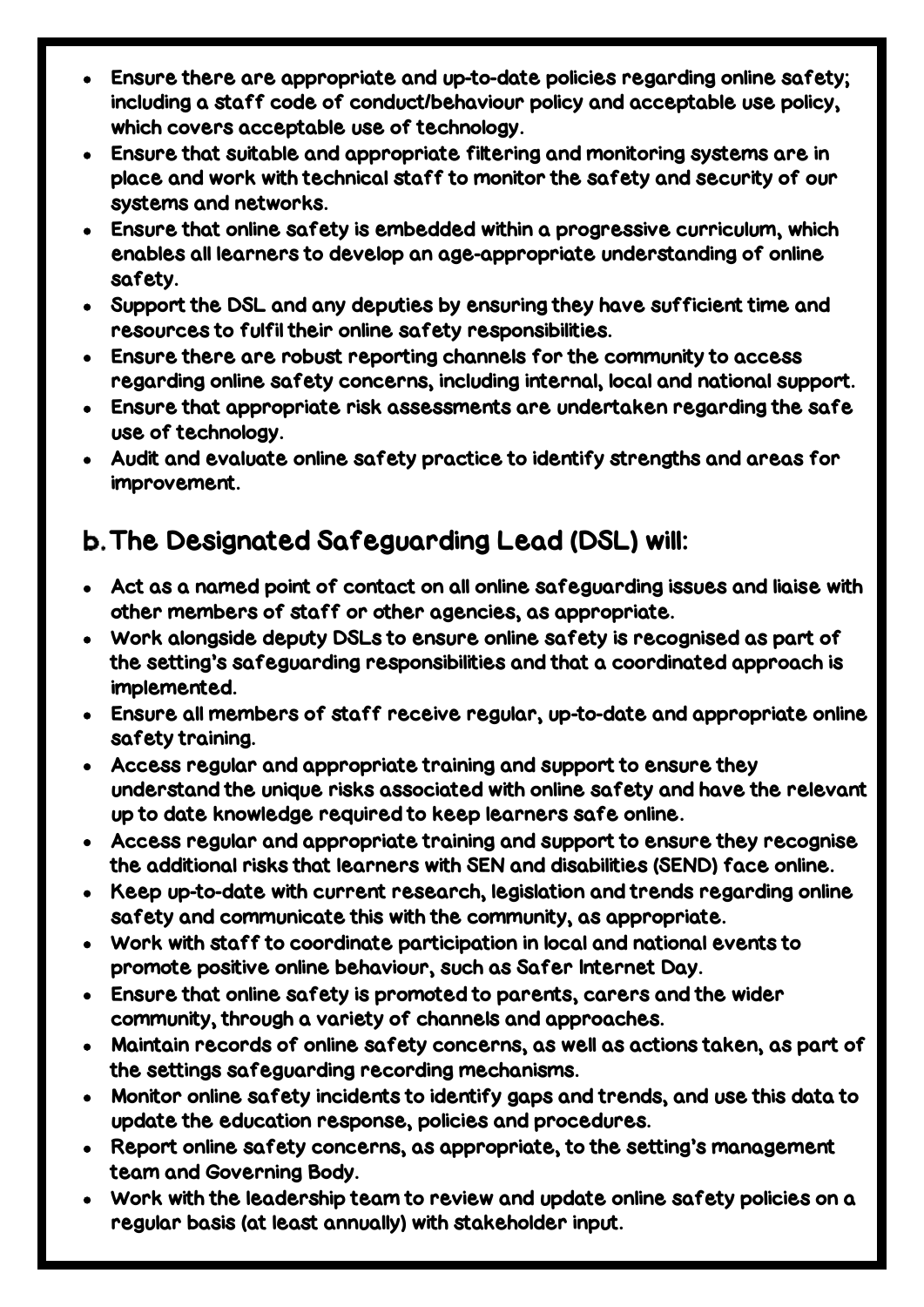Meet termly with the governor with a lead responsibility for safeguarding and online safety.

# <span id="page-6-0"></span>c. It is the responsibility of all members of staff to:

- Contribute to the development of online safety policies.
- Read and adhere to the online safety policy and acceptable use policies.
- Take responsibility for the security of setting systems and the data they use or have access to.
- Model good practice when using technology and maintain a professional level of conduct in their personal use of technology, both on and off site.
- Embed online safety education in curriculum delivery, wherever possible.
- Have an awareness of a range of online safety issues and how they may be experienced by the children in their care.
- Identify online safety concerns and take appropriate action by following the settings safeguarding policies and procedures.
- Know when and how to escalate online safety issues, including signposting to appropriate support, internally and externally.
- Take personal responsibility for professional development in this area.

# <span id="page-6-1"></span>d. It is the responsibility of staff managing the technical environment to:

- Provide technical support and perspective to the DSL and leadership team, especially in the development and implementation of appropriate online safety policies and procedures.
- Implement appropriate security measures as directed by the DSL and leadership team to ensure that the setting's IT infrastructure/system is secure and not open to misuse or malicious attack, whilst allowing learning opportunities to be maximised.
- Ensure that our filtering policy is applied and updated on a regular basis; responsibility for its implementation is shared with the leadership team.
- Ensure that our monitoring systems are applied and updated on a regular basis; responsibility for its implementation is shared with the leadership team
- Ensure appropriate access and technical support is given to the DSL (and/or deputy) to our filtering and monitoring systems, to enable them to take appropriate safeguarding action if/when required.

# <span id="page-6-2"></span>e. It is the responsibility of learners (at a level that is appropriate to their individual age and ability) to:

- Engage in age appropriate online safety education opportunities.
- Contribute to the development of online safety policies.
- Read and adhere to the acceptable use policies.
- Respect the feelings and rights of others, both on and offline.
- Take responsibility for keeping themselves and others safe online.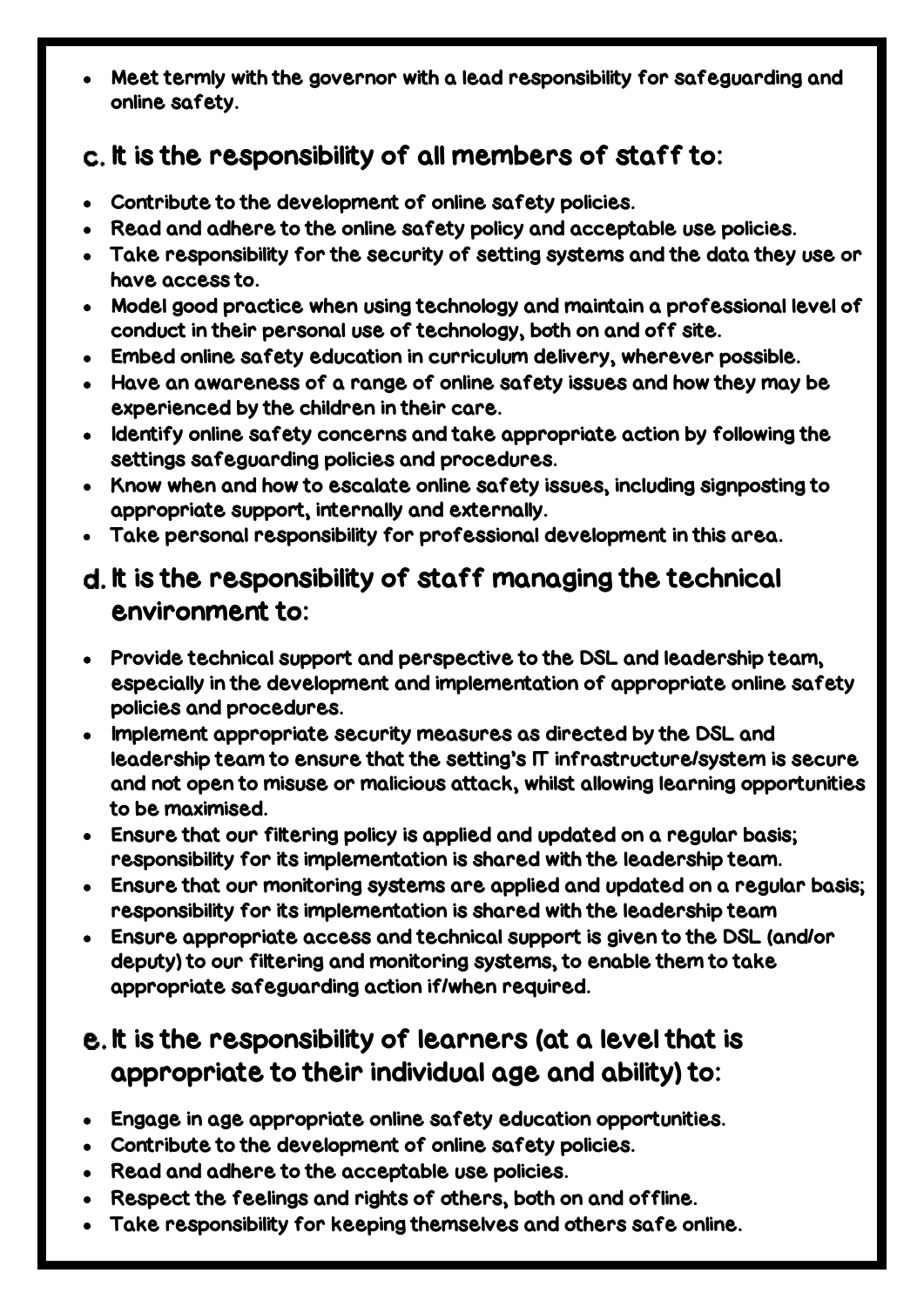Seek help from a trusted adult, if there is a concern online, and support others that may be experiencing online safety issues.

# <span id="page-7-0"></span>f. It is the responsibility of parents and carers to:

- Read the acceptable use policies and encourage their children to adhere to them.
- Support our online safety approaches by discussing online safety issues with their children and reinforcing appropriate and safe online behaviours at home.
- Role model safe and appropriate use of technology and social media.
- Identify changes in behaviour that could indicate that their child is at risk of harm online.
- Seek help and support from the setting, or other appropriate agencies, if they or their child encounter risk or concerns online.
- Contribute to the development of the online safety policies.
- Take responsibility for their own awareness in relation to the risks and opportunities posed by new and emerging technologies.

# <span id="page-7-1"></span>Education and Engagement Approaches

# <span id="page-7-2"></span>Education and engagement with learners

- The setting will establish and embed a progressive online safety curriculum to raise awareness and promote safe and responsible internet use amongst learners by:
	- $\circ$  Ensuring education regarding safe and responsible use precedes internet access.
	- o Including online safety in Personal, Social, Health and Economic (PSHE), Relationships and Sex Education (RSE) and computing programmes of study.
	- $\circ$  Reinforcing online safety messages whenever technology or the internet is in use.
	- $\circ$  Educating learners in the effective use of the internet to research; including the skills of knowledge location, retrieval and evaluation.
	- $\circ$  Teaching learners to be critically aware of the materials they read and shown how to validate information before accepting its accuracy.
- The setting will support learners to read and understand the acceptable use policies in a way which suits their age and ability by:
	- $\circ$  Informing learners that network and internet use will be monitored for safety and security purposes and in accordance with legislation.
	- o Rewarding positive use of technology.
	- o Implementing appropriate peer education approaches.
	- $\circ$  Providing online safety education and training as part of the transition programme across the key stages and when moving between establishments.
	- $\circ$  Seeking learner voice when writing and developing online safety policies and practices, including curriculum development and implementation.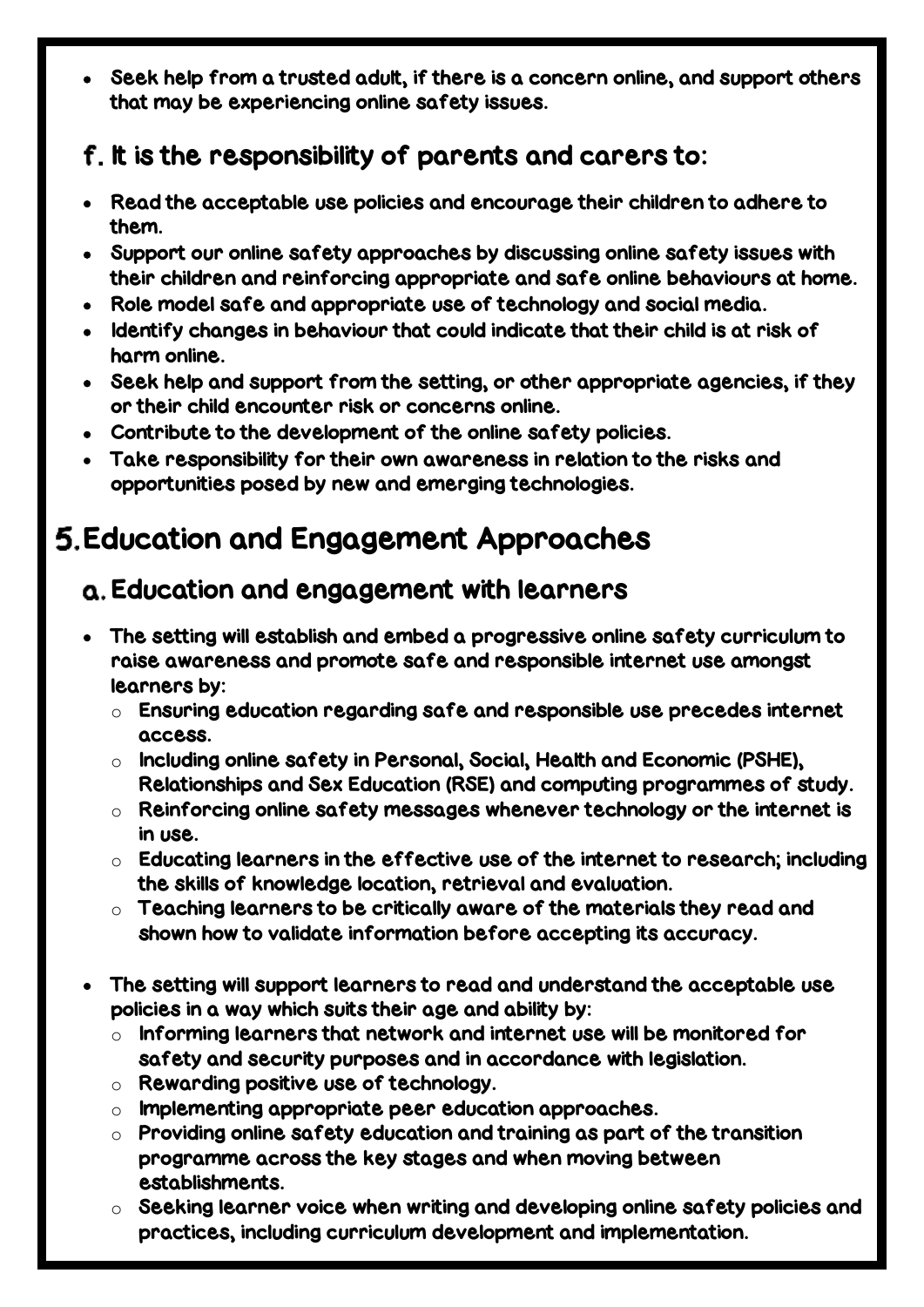$\circ$  Using support, such as external visitors, where appropriate, to complement and support our internal online safety education approaches.

# <span id="page-8-0"></span>Vulnerable Learners

- Tudhoe Colliery Primary School recognises that some learners are more vulnerable online due to a range of factors. This may include, but is not limited to, children in care, children with Special Educational Needs and Disabilities (SEND) or mental health needs, children with English as an additional language (EAL) and children experiencing trauma or loss.
- We will ensure that differentiated and ability appropriate online safety education, access and support is provided to vulnerable learners.
- When implementing an appropriate online safety policy and curriculum, we will seek input from specialist staff as appropriate, including the SENCO, Child in Care Designated Teacher.

# <span id="page-8-1"></span>Training and engagement with staff

#### We will:

- Provide and discuss the online safety policy and procedures with all members of staff as part of induction.
- Provide up-to-date and appropriate online safety training for all staff on a regular basis, with at least annual updates.
	- $\circ$  This will be done through annual online safety training and regular updates through staff briefings
	- $\circ$  This will cover the potential risks posed to learners (Content, Contact and Conduct), as well as our professional practice expectations.
- Recognise the expertise staff build by undertaking safeguarding training and managing safeguarding concerns and provide opportunities for staff to contribute to and shape online safety policies and procedures.
- Make staff aware that our IT systems are monitored, and that activity can be traced to individual users; staff will be reminded to behave professionally and in accordance with our policies when accessing our systems and devices.
- Make staff aware that their online conduct outside of the setting, including personal use of social media, could have an impact on their professional role and reputation.
- Highlight useful educational resources and tools which staff should use, according to the age and ability of the learners.
- Ensure all members of staff are aware of the procedures to follow regarding online safety concerns affecting learners, colleagues or other members of the community.

# <span id="page-8-2"></span>Awareness and engagement with parents and carers

 Tudhoe Colliery Primary School recognises that parents and carers have an essential role to play in enabling children and young people to become safe and responsible users of the internet and associated technologies.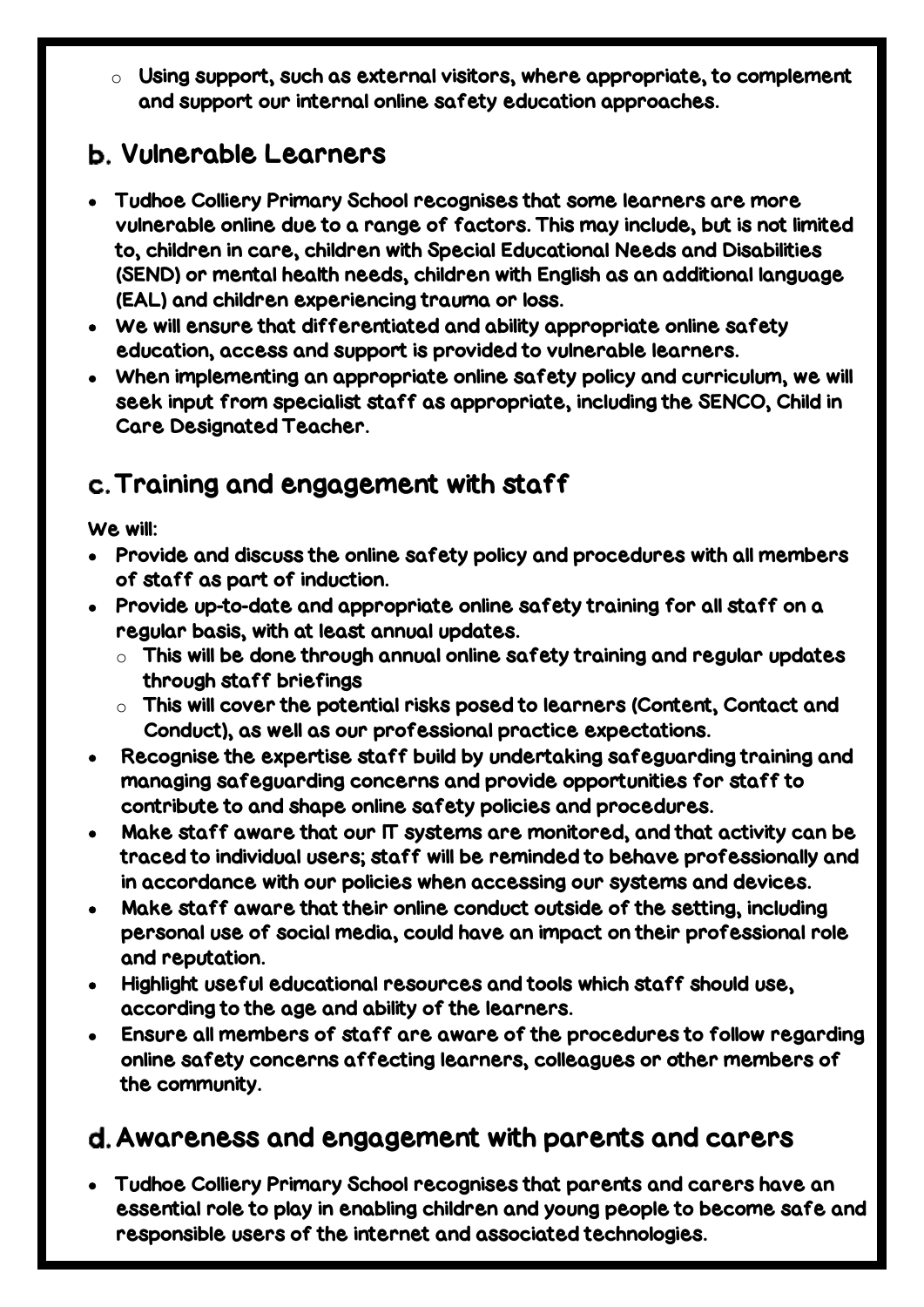- We will build a partnership approach to online safety with parents and carers by:
	- $\circ$  Providing information and guidance on online safety in a variety of formats.
		- This will include offering specific online safety awareness training and highlighting online safety at other events such as parent evenings, transition events, fetes and sports days.
	- $\circ$  Drawing their attention to the online safety policy and expectations in newsletters, letters, our prospectus and on our website.
	- $\circ$  Requesting that they read online safety information as part of joining our community, for example, within our home school agreement.
	- $\circ$  Requiring them to read our acceptable use policies and discuss the implications with their children.

# <span id="page-9-0"></span>Reducing Online Risks

- We recognise that the internet is a constantly changing environment with new apps, devices, websites and material emerging at a rapid pace.
- We will:
	- $\circ$  Regularly review the methods used to identify, assess and minimise online risks.
	- $\circ$  Examine emerging technologies for educational benefit and undertake appropriate risk assessments before use in the setting is permitted.
	- $\circ$  Ensure that appropriate filtering and monitoring is in place and take all reasonable precautions to ensure that users can only access appropriate material.
	- $\circ$  Due to the global and connected nature of the internet, it is not possible to guarantee that unsuitable material cannot be accessed via our computers or devices.
- All members of the community are made aware of our expectations regarding safe and appropriate behaviour online and the importance of not posting any content, comments, images or videos which could cause harm, distress or offence to members of the community. This is clearly outlined in our acceptable use policies and highlighted through a variety of education and training approaches.

# <span id="page-9-1"></span>7. Safer Use of Technology

### <span id="page-9-2"></span>Classroom Use

- Tudhoe Colliery Primary School uses a wide range of technology. This includes access to:
	- $\circ$  Computers, laptops and other digital devices
	- $\circ$  Internet which may include search engines and educational websites
	- o Email
	- o Games consoles and other games-based technologies
	- o Digital cameras, web cams and video cameras.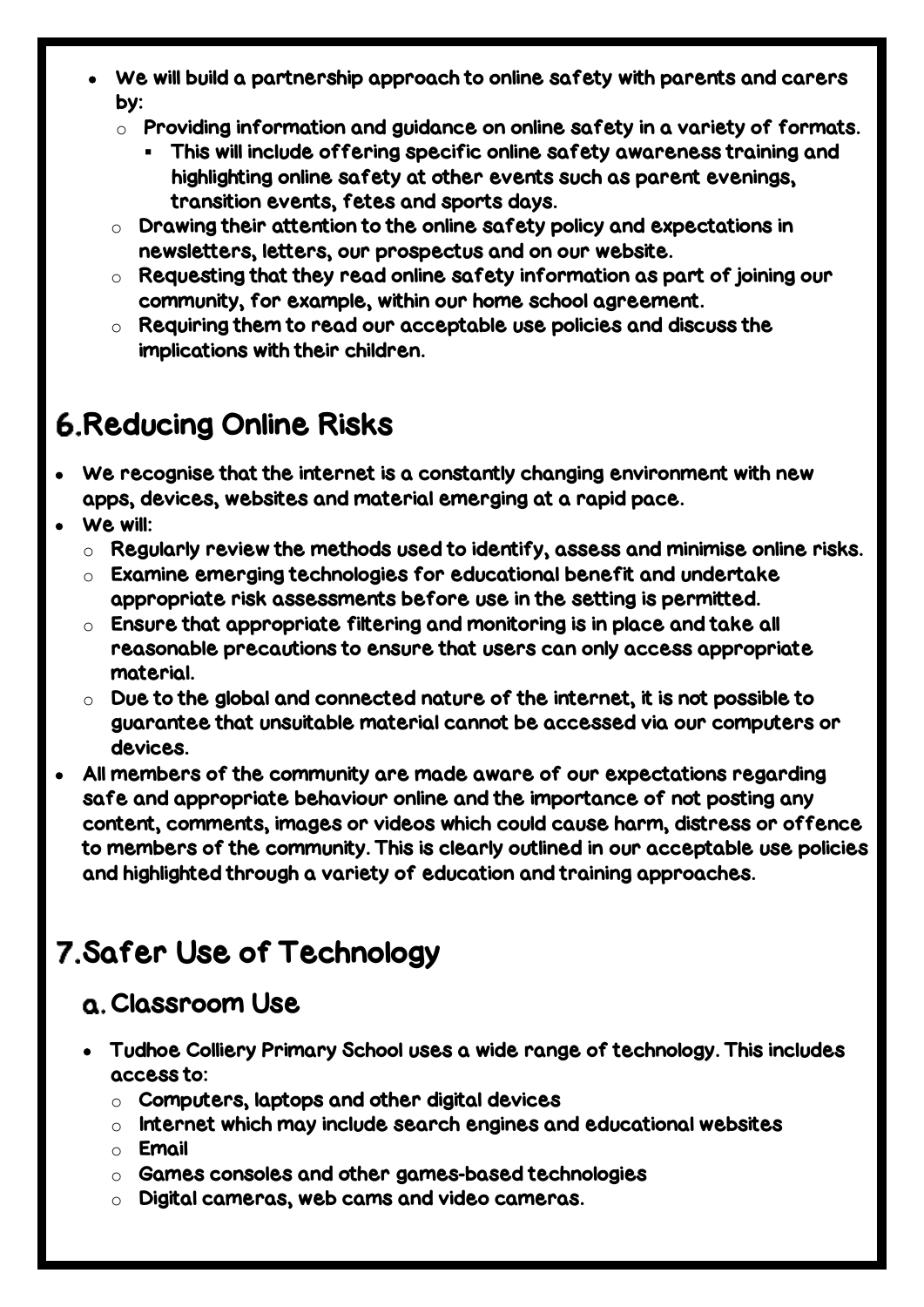- All setting owned devices will be used in accordance with our acceptable use policies and with appropriate safety and security measures in place.
	- $\circ$  Use of our iPads is monitored by OneITSS, who also run the school network and block access to any inappropriate content.
- Members of staff will always evaluate websites, tools and apps fully before use in the classroom or recommending for use at home.
- The setting will use age appropriate search tools following an informed risk assessment, to identify which tool best suits the needs of our community.
- We will ensure that the use of internet-derived materials, by staff and learners, complies with copyright law and acknowledge the source of information.
- Supervision of learners will be appropriate to their age and ability.
	- o Early Years Foundation Stage and Key Stage 1
		- Access to the internet will be by adult demonstration, with occasional directly supervised access to specific and approved online materials, which supports the learning outcomes planned for the learners' age and ability.
	- o Key Stage 2
		- Learners will use age-appropriate search engines and online tools.
		- Learners will be directed by the teacher to online materials and resources which support the learning outcomes planned for the learners' age and ability.

# <span id="page-10-0"></span>Managing Internet Access

 All staff, learners and visitors will read and sign an acceptable use policy before being given access to our computer system, IT resources or internet.

### <span id="page-10-1"></span>Filtering and Monitoring

- i. Decision Making
- Our governors and leaders have ensured that our setting has age and ability appropriate filtering and monitoring in place, to limit learners' exposure to online risks.
- The governors and leaders are aware of the need to prevent "over blocking", as that may unreasonably restrict what can be taught, with regards to online activities and safeguarding.
- Our decision regarding filtering and monitoring has been informed by a risk assessment, considering our specific needs and circumstances.
- Changes to the filtering and monitoring approach will be risk assessed by staff with educational and technical experience and, where appropriate, with consent from the leadership team; all changes to the filtering policy are logged and recorded.
- The leadership team will ensure that regular checks are made to ensure that the filtering and monitoring methods are effective and appropriate.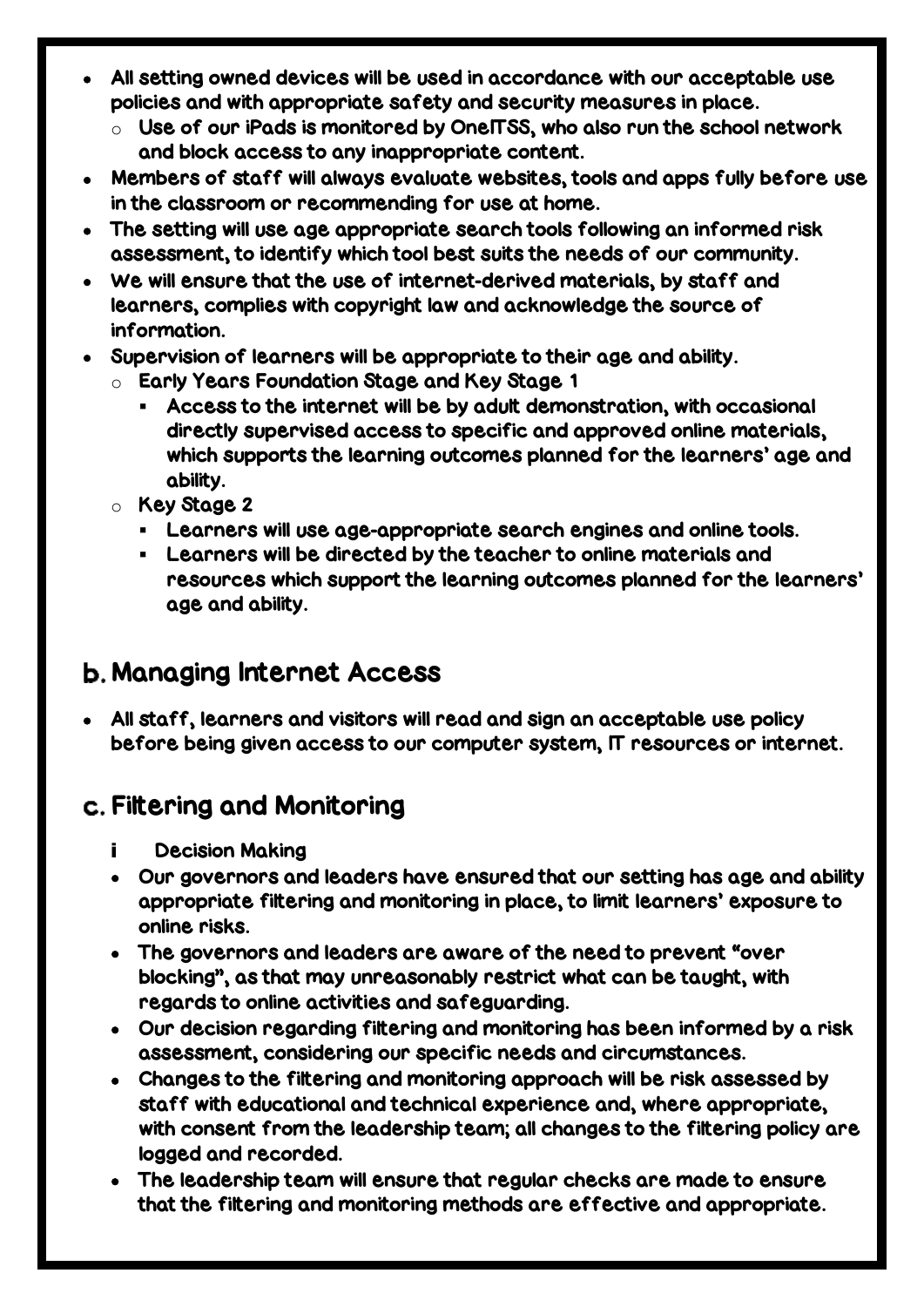- All members of staff are aware that they cannot rely on filtering and monitoring alone to safeguard learners; effective classroom management and regular education about safe and responsible use is essential.
- ii a Filtering
- Education broadband connectivity is provided through Aspire
- We use Smoothwall which blocks sites which can be categorised as: pornography, racial hatred, extremism, gaming and sites of an illegal nature. Schools should also be aware of the filtering detecting other safeguarding issues, such as self harm, serious violent crime or issues with county lines grooming.
- The filtering system blocks all sites on the [Internet Watch Foundation](https://www.iwf.org.uk/) (IWF) list and the school is able to flag and block any other sites we become aware of by contacting OneITSS.
- All school devices should be connected to a filtered feed. If a school device needs access to additional content, for instance to manage official social media, the filter settings for that device or user should be modified to allow access to that content.
- We work with One IT to ensure that our filtering policy is continually reviewed.
- If learners discover unsuitable sites, they will be required to:
	- $\circ$  Turn off monitor/screen and report the concern immediate to a member of staff.
	- $\circ$  The member of staff will report the concern (including the URL of the site if possible) to the DSL (or deputy) and/or technical staff from ITSS using their online portal.
	- $\circ$  The breach will be recorded and escalated as appropriate.
	- $\circ$  Parents/carers will be informed of filtering breaches involving their child.
- Any material believed to be illegal will be reported immediately to the appropriate agencies, such as the UK Safer Internet Centre, Durham Police or CEOP.
- iii **Monitoring**
- We will appropriately monitor internet use on all setting owned or provided internet enabled devices. This is achieved by ensuring that children are never left unsupervised while they are online. Staff will also check the appropriateness of any websites they plan to use within lessons, including websites that could be linked to, such as when watching Youtube videos.
- If a concern is identified via monitoring approaches we will respond in line with the child protection policy.

# <span id="page-11-0"></span>d. Managing Personal Data Online

- Personal data will be recorded, processed, transferred and made available online in accordance with General Data Protection Regulations and Data Protection legislation.
	- $\circ$  Full information can be found in our Data Protection policy.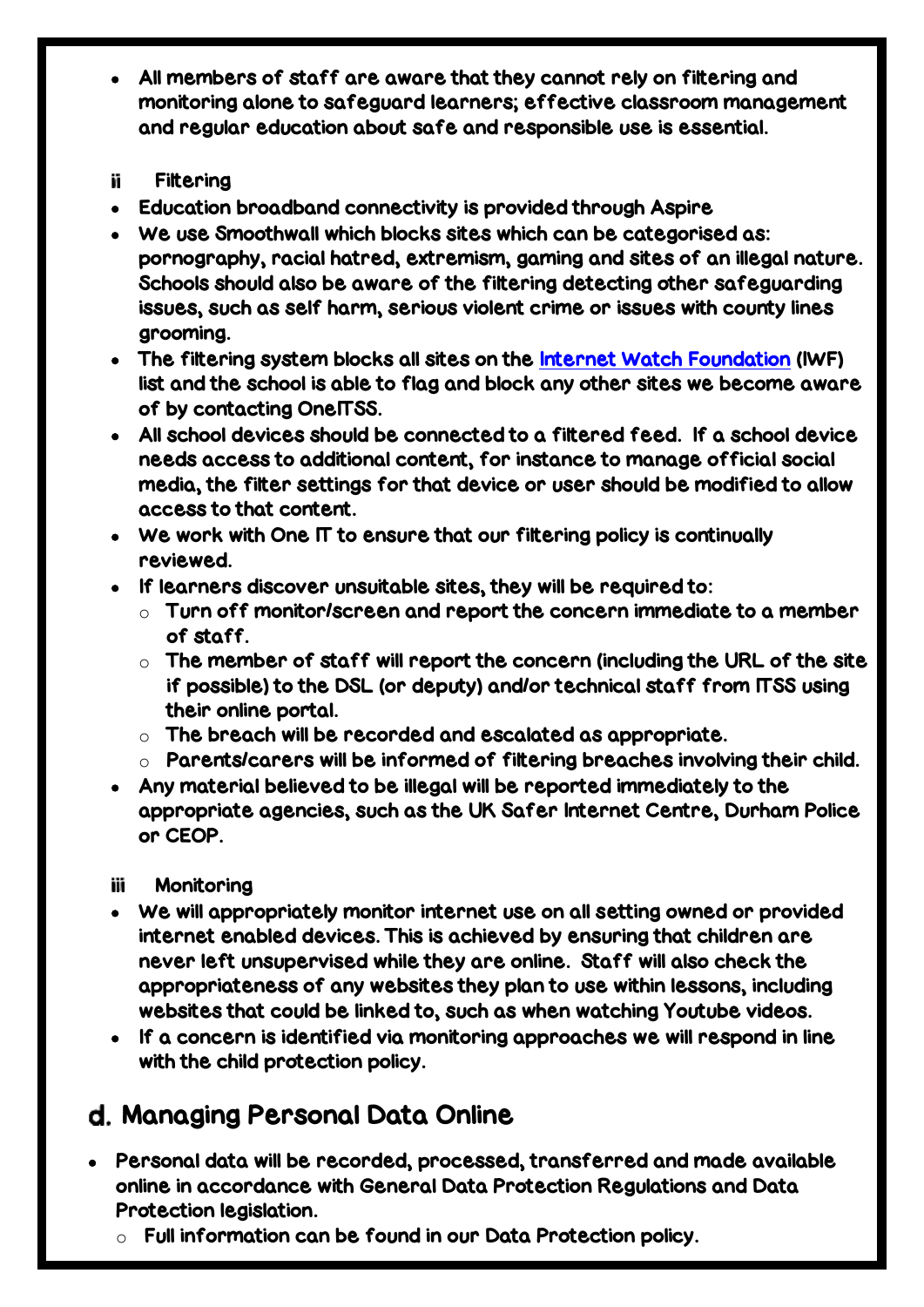# <span id="page-12-0"></span>e. Security and Management of Information Systems

- We take appropriate steps to ensure the security of our information systems, including:
	- o Virus protection being updated regularly.
	- $\circ$  No personal data is allowed to be saved onto personal equipment, such as USB or memory sticks. It is all stored on the secure network run by One<sub>ITSS</sub>
	- $\circ$  Using a system by OneITSS which prevents anyone except network administrators from downloading new software.
	- o Regularly checking files held on our network
	- $\circ$  The appropriate use of user logins and passwords to access our network.
		- iPads do not have passwords, but no personal data is held on these. Staff and mini laptops are all password protected. Children and staff have and know their own logins.
	- $\circ$  All users are expected to log off or lock their screens/devices if systems are unattended.

### <span id="page-12-1"></span>Password policy

- All members of staff will have their own unique username and private passwords to access our systems; members of staff are responsible for keeping their password private and should ensure they log out when not using their laptops and never share their passwords with others.
- From Year 1, all learners are provided with their own unique username to access our systems; learners are responsible for keeping their username private.
- We require all users to:
	- $\circ$  Always keep their username private; users must not share it with others or leave it where others can find it.
	- $\circ$  Not to login as another user at any time.

# <span id="page-12-2"></span>Managing the Safety of our Website

- We will ensure that information posted on our website meets the requirements as identified by the Department for Education (DfE).
- We will ensure that our website complies with guidelines for publications including: accessibility; data protection; respect for intellectual property rights; privacy policies and copyright.
- Staff or learners' personal information will not be published on our website; the contact details on the website will be our setting address, email and telephone number.
- The administrator account for our website will be secured with an appropriately strong password.
- We will post appropriate information about safeguarding, including online safety, on our website for members of the community.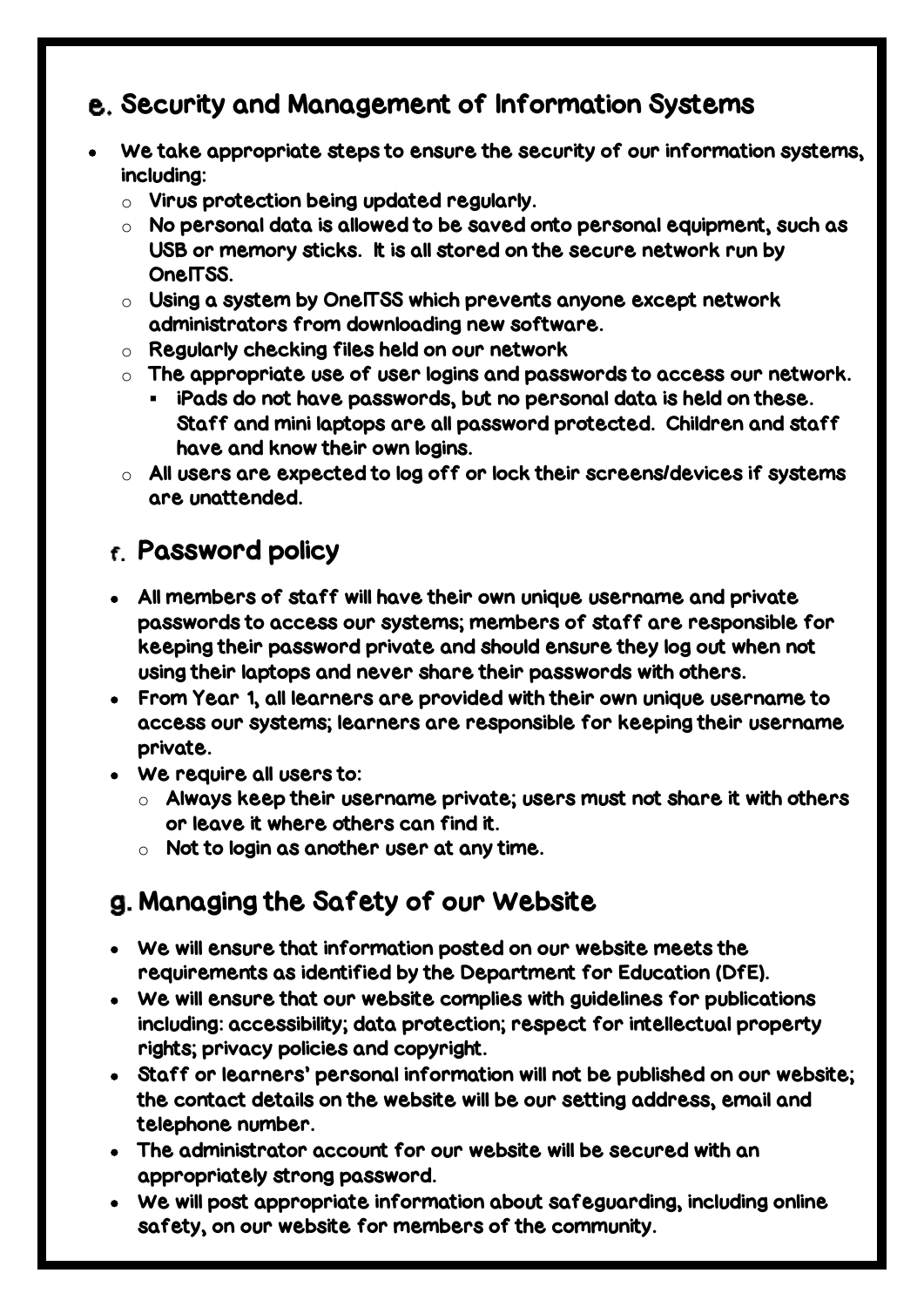### <span id="page-13-0"></span>Publishing Images and Videos Online

- We will ensure that all images and videos shared online are used in accordance with the associated polices, including (but not limited to) the cameras and image use, data security, acceptable use policies, codes of conduct/behaviour, social media and use of personal devices and mobile phones.
- Permission is sought from all parents in the school annually for permission to use their child's photographs on the school Twitter page and on the school website.
- Staff are required to check the photographs they are sending for posting on the website and Twitter do not contain children without parental consent.
- Staff iPads used for taking photographs of school events all have a list of children in them who are not allowed to be posted on Twitter or the school website.

### <span id="page-13-1"></span>i. Managing Email

- Access to our email systems will always take place in accordance with data protection legislation and in line with other policies, including confidentiality, acceptable use policies and the code of conduct/behaviour policy.
	- $\circ$  The forwarding of any chain messages/emails is not permitted.
	- $\circ$  Spam or junk mail will be blocked and reported to the email provider.
	- o Any electronic communication which contains sensitive or personal information will only be sent using secure and encrypted email.
	- $\circ$  Setting email addresses and other official contact details will not be used for setting up personal social media accounts.
- Members of the Tudhoe Colliery Primary School will immediately tell Jim Smith or Allison Boustead if they receive offensive communication, and this will be recorded in our safeguarding files/records.

Staff email

- The use of personal email addresses by staff for any official setting business is not permitted. Any school related emails must be sent using school email addresses.
	- $\circ$  All members of staff are provided with an email address to use for all official communication.
- Members of staff are encouraged to have an appropriate work life balance when responding to email, especially if communication is taking place between staff, learners and parents. Use of email, texting or other messaging services to contact other staff outside school is discouraged. If staff feel they are being contacted about work-related matters outside school hours, they should inform Jim Smith or Allison Boustead.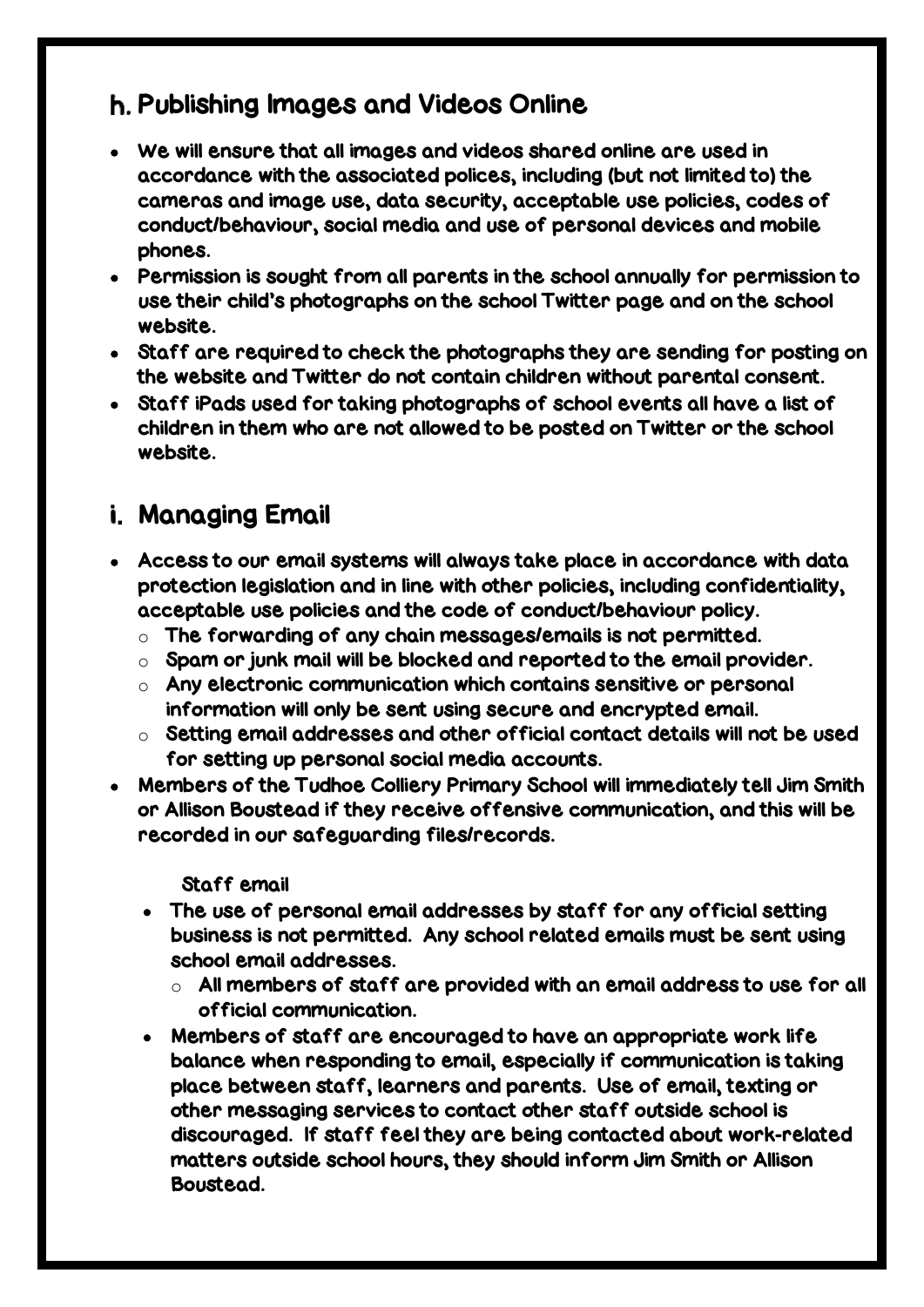# <span id="page-14-0"></span>Social Media

# <span id="page-14-1"></span>Expectations

- The expectations regarding safe and responsible use of social media applies to all members of the Tudhoe Colliery Primary School community.
- The term social media may include (but is not limited to): blogs; wikis; social networking sites; forums; bulletin boards; online gaming; apps; video/photo sharing sites; chatrooms and instant messenger.
- All members of Tudhoe Colliery Primary School community are expected to engage in social media in a positive, safe and responsible manner.
	- $\circ$  All members of the Tudhoe Colliery Primary School community are advised not to publish specific and detailed private thoughts, concerns, pictures or messages on any social media services, especially content that may be considered threatening, hurtful or defamatory to others. Staff should not post content online that could identify the school they work at or mentions the school.
	- $\circ$  Social networking sites are blocked on the OneITSS network used in Tudhoe Colliery Primary School.
	- $\circ$  Inappropriate or excessive use of social media during setting hours or whilst using setting devices may result in disciplinary or legal action and/or removal of internet facilities.
- Concerns regarding the online conduct of any member of Tudhoe Colliery Primary School community on social media, should be reported to the DSL and will be managed in accordance with our anti-bullying, allegations against staff, behaviour and child protection policies.

# <span id="page-14-2"></span>Staff Personal Use of Social Media

- The safe and responsible use of social networking, social media and personal publishing sites will be discussed with all members of staff as part of staff induction and will be revisited and communicated via regular staff training opportunities.
- Safe and professional behaviour will be outlined for all members of staff (including volunteers) as part of our code of conduct/behaviour policy as part of acceptable use policy.

#### Reputation

- All members of staff are advised that their online conduct on social media can have an impact on their role and reputation within the setting.
	- $\circ$  Civil, legal or disciplinary action may be taken if staff are found to bring the profession or institution into disrepute, or if something is felt to have undermined confidence in their professional abilities.
- All members of staff are advised to safeguard themselves and their privacy when using social media sites. Advice will be provided to staff via staff training and by sharing appropriate guidance and resources on a regular basis. This will include (but is not limited to):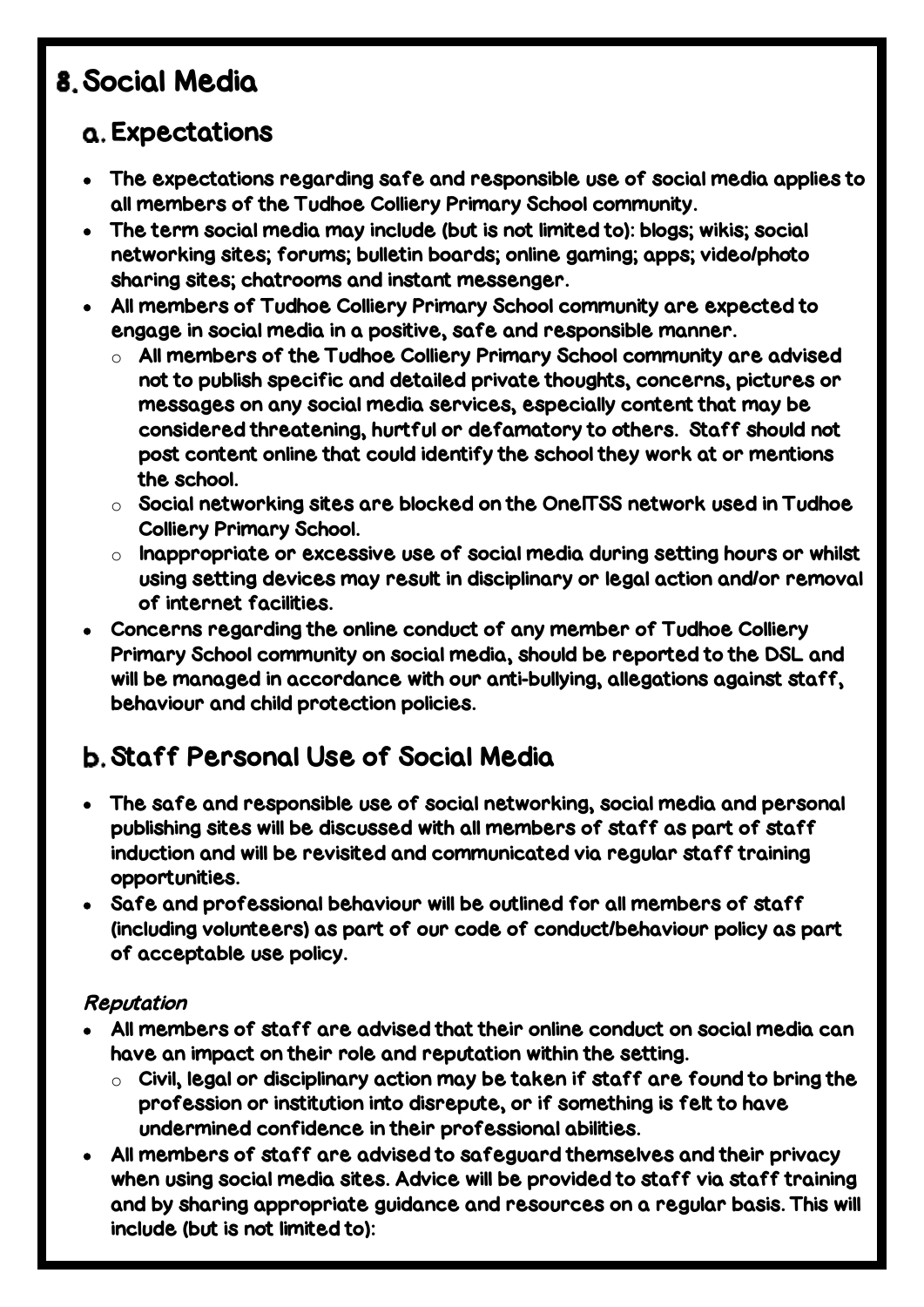- $\circ$  Setting the privacy levels of their personal sites.
- o Being aware of location sharing services.
- $\circ$  Opting out of public listings on social networking sites.
- $\circ$  Logging out of accounts after use.
- o Keeping passwords safe and confidential.
- $\circ$  Ensuring staff do not represent their personal views as that of the setting.
- Members of staff are encouraged not to identify themselves as employees of Tudhoe Colliery Primary School on their personal social networking accounts; this is to prevent information on these sites from being linked with the setting, and to safeguard the privacy of staff members.
- All members of staff are encouraged to carefully consider the information, including text and images, they share and post online and to ensure that their social media use is compatible with their professional role and is in accordance our policies and the wider professional and legal framework.
- Information and content that staff members have access to as part of their employment, including photos and personal information about learners and their family members or colleagues will not be shared or discussed on social media sites.
- Members of staff will notify the Leadership Team immediately if they consider that any content shared on social media sites conflicts with their role.

#### Communicating with learners and parents and carers

- All members of staff are advised not to communicate with or add as 'friends' any current or past learners or their family members via any personal social media sites, applications or profiles.
	- $\circ$  Any pre-existing relationships or exceptions that may compromise this, will be discussed with DSL (or deputy)
	- o Staff will not use personal social media accounts to contact learners or parents, nor should any contact be accepted, except in circumstance whereby prior approval has been given by the DSL.
- Any communication from learners and parents received on personal social media accounts will be reported to the DSL (or deputy).

### <span id="page-15-0"></span>Learners' Personal Use of Social Media

- Safe and appropriate use of social media will be taught to learners as part of an embedded and progressive education approach, via age appropriate sites and resources.
- We are aware that many popular social media sites state that they are not for children under the age of 13, therefore, we will not create accounts specifically for learners under this age. Access to these accounts is also blocked on the school network.
- Any concerns regarding learners' use of social media will be dealt with in accordance with existing policies, including anti-bullying and behaviour.
	- $\circ$  Concerns will be shared with parents/carers as appropriate, particularly when concerning underage use of social media sites, games or tools.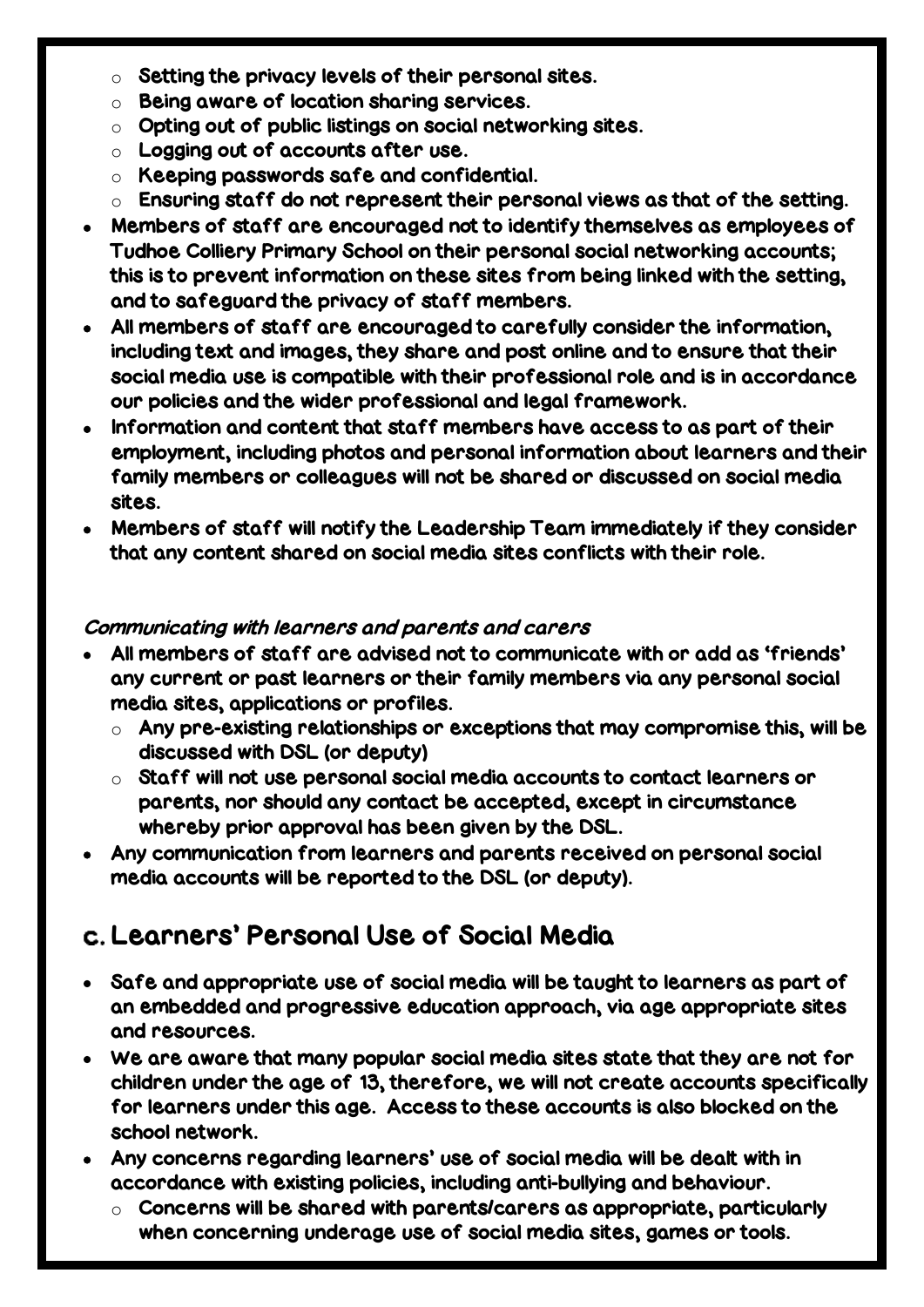- Learners will be advised:
	- $\circ$  To consider the benefits and risks of sharing personal details on social media sites which could identify them and/or their location.
	- $\circ$  To only approve and invite known friends on social media sites and to deny access to others by making profiles private.
	- $\circ$  Not to meet any online friends without a parent/carer or other responsible adult's permission and only when a trusted adult is present.
	- $\circ$  To use safe passwords.
	- $\circ$  To use social media sites which are appropriate for their age and abilities.
	- o How to block and report unwanted communications.
	- $\circ$  How to report concerns both within the setting and externally.

### <span id="page-16-0"></span>Official Use of Social Media

Tudhoe Colliery Primary School official social media channels are:

- o @TudhoeColliery on Twitter
- The official use of social media sites only takes place with clear educational or community engagement objectives, with specific intended outcomes.
	- $\circ$  The official use of social media as a communication tool has been formally risk assessed and uses sites built into our secure Office 365 network.
	- $\circ$  Leadership staff have access to account information and login details for our social media channels, in case of emergency, such as staff absence.
- Official social media channels have been set up as distinct and dedicated social media sites or accounts for educational or engagement purposes only.
	- $\circ$  Staff use setting provided email addresses to register for and manage any official social media channels or when registering for services used within school.
	- $\circ$  Official social media sites are suitably protected and, where possible, run linked our website.
	- $\circ$  Public communications on behalf of the setting will, where appropriate and possible, be read and agreed by at least one other colleague.
- Official social media use will be conducted in line with existing policies, including: anti-bullying, image/camera use, data protection, confidentiality and child protection.
	- $\circ$  All communication on official social media platforms will be clear, transparent and open to scrutiny.
- Parents/carers and learners will be informed of any official social media use, along with expectations for safe use and action taken to safeguard the community.
	- $\circ$  Only social media tools which have been risk assessed and approved as suitable for educational purposes will be used.
	- $\circ$  Any official social media activity involving learners will be moderated possible.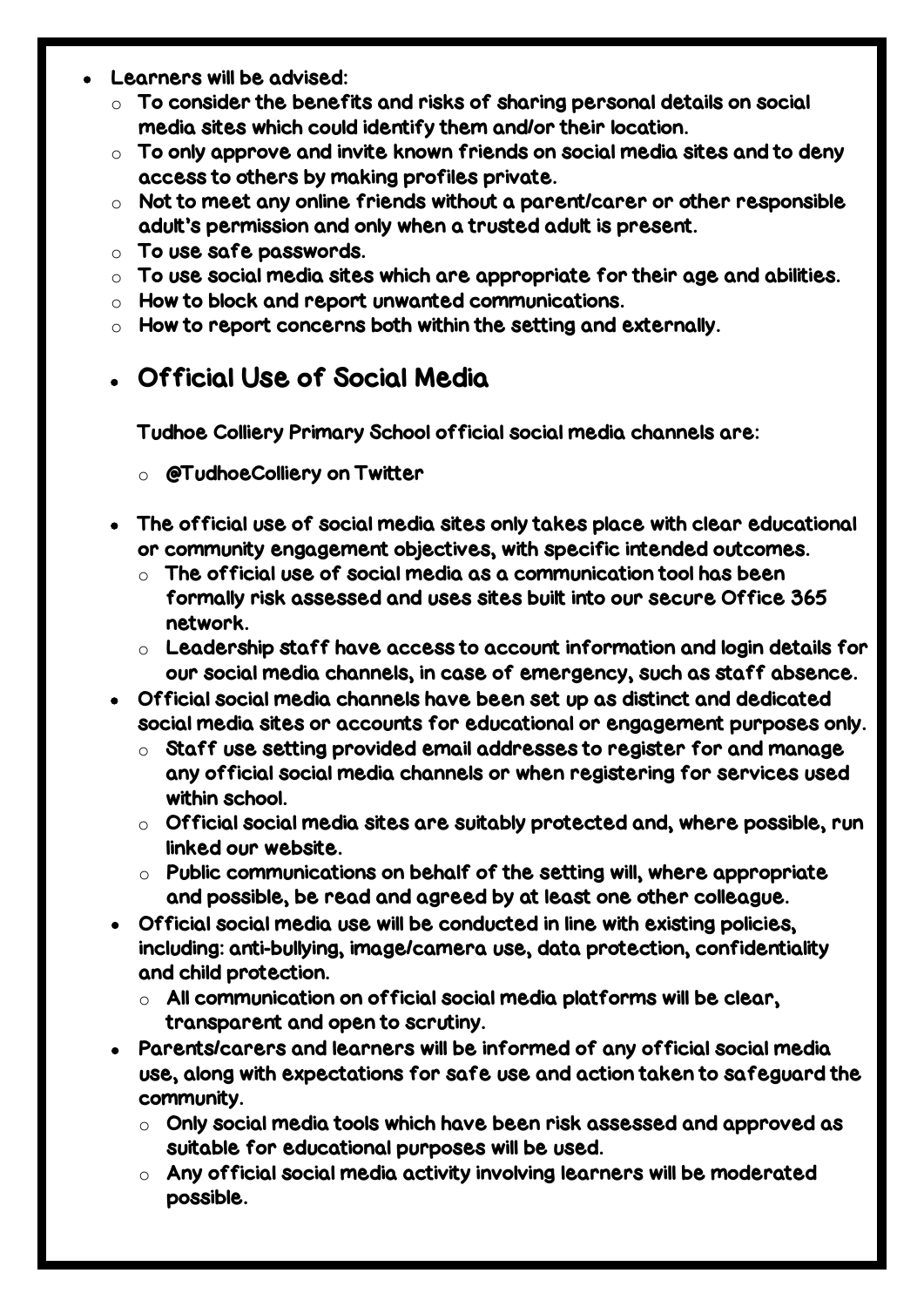- Parents and carers will be informed of any official social media use learners are taking part in within lessons; written parental consent will be obtained, as required.
- We will ensure that any official social media use does not exclude members of the community who are unable or unwilling to use social media channels.

#### Staff expectations

- Members of staff who follow and/or like our official social media channels will be advised to use dedicated professionals accounts, where possible, to avoid blurring professional boundaries.
- If members of staff are participating in online social media activity as part of their capacity as an employee of the setting, they will:
	- o Sign our social media acceptable use policy.
	- $\circ$  Always be professional and aware they are an ambassador for the setting.
	- $\circ$  Disclose their official role and/or position but make it clear that they do not necessarily speak on behalf of the setting.
	- $\circ$  Always be responsible, credible, fair and honest, and consider how the information being published could be perceived or shared.
	- $\circ$  Always act within the legal frameworks they would adhere to within the workplace, including: libel, defamation, confidentiality, copyright, data protection and equalities laws.
	- $\circ$  Ensure that they have appropriate consent before sharing images on the official social media channel.
	- o Not disclose information, make commitments or engage in activities on behalf of the setting, unless they are authorised to do so.
	- $\circ$  Not engage with any direct or private messaging with current, or past, learners, parents and carers.
	- $\circ$  Inform their line manager, the DSL (or deputy) and/or Jim Smith of any concerns, such as criticism, inappropriate content or contact from learners.

# <span id="page-17-0"></span>Use of Personal Devices and Mobile Phones

 Tudhoe Colliery Primary School recognises that personal communication through mobile technologies is an accepted part of everyday life for learners, staff and parents/carers, but technologies need to be used safely and appropriately within the setting.

### <span id="page-17-1"></span>Expectations

 All use of personal devices (including but not limited to; tablets, games consoles and 'smart' watches) and mobile phones will take place in accordance with the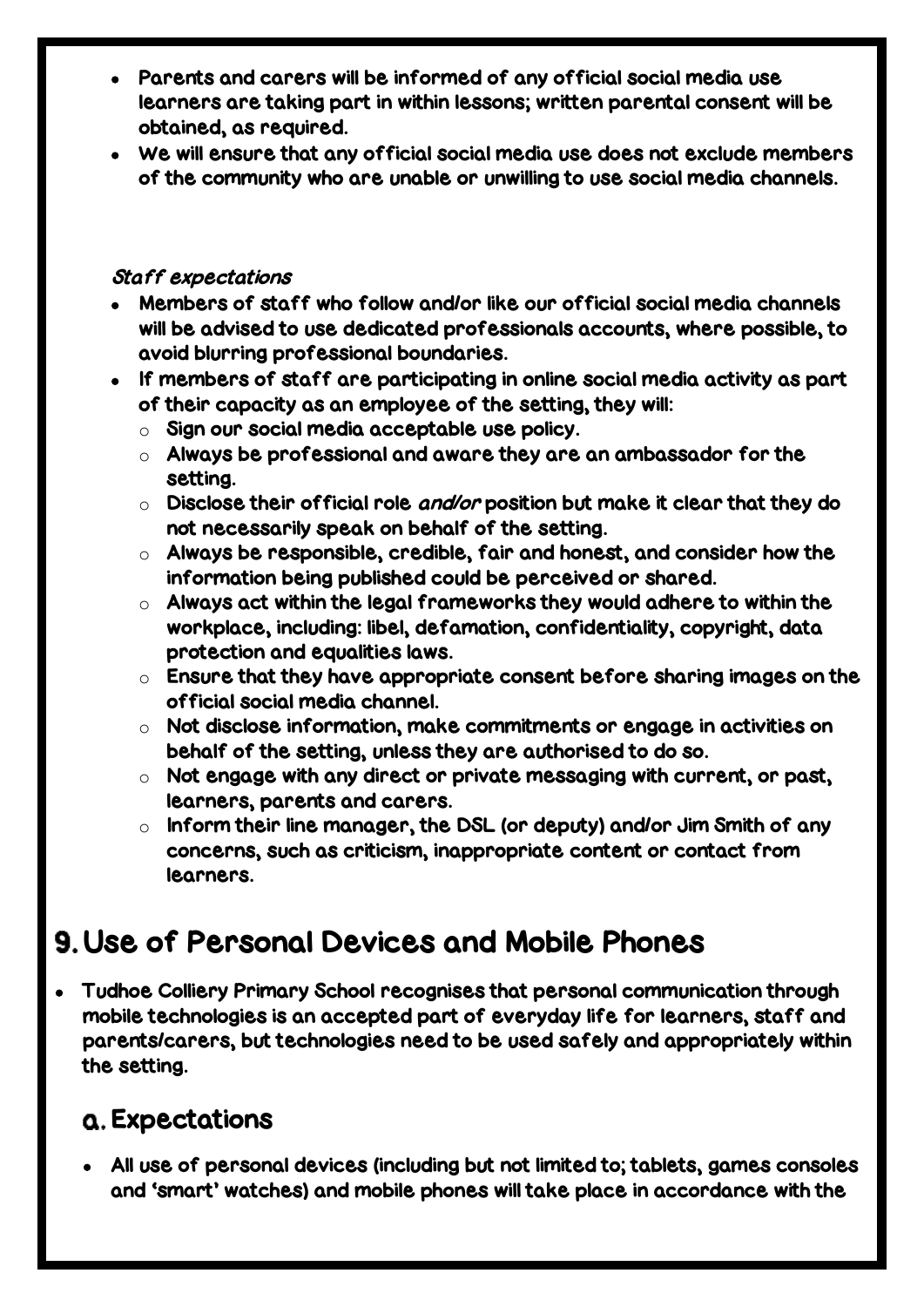law and other appropriate policies, such as anti-bullying, behaviour and child protection.

- Electronic devices of any kind that are brought onto site are the responsibility of the user.
	- $\circ$  All members of staff at Tudhoe Colliery Primary School community are advised to take steps to protect their mobile phones or devices from loss, theft or damage; we accept no responsibility for the loss, theft or damage of such items on our premises.
	- $\circ$  All members of Tudhoe Colliery Primary School community are advised to use passwords/pin numbers to ensure that unauthorised calls or actions cannot be made on their phones or devices; passwords and pin numbers should be kept confidential and mobile phones and personal devices should not be shared.
- Mobile phones and personal devices are not permitted to be used around children in any location in the setting.
- The sending of abusive or inappropriate messages or content via mobile phones or personal devices is forbidden by any member of the community; any breaches will be dealt with as part of our behaviour policy.
- All members of Tudhoe Colliery Primary School community are advised to ensure that their mobile phones and personal devices do not contain any content which may be offensive, derogatory or would otherwise contravene our behaviour or child protection policies.
- All children are not allowed to use their mobile phones inside the school grounds. These much be turned off once on the school premises and handed into the safe boxes in the school office. These are returned to children at the end of the school day, but must not be turned on until children have left the school premises.
- Only children in Years 4-6 may bring devices onto the site, as these children are allowed to walk home independently with parental consent.

# <span id="page-18-0"></span>Staff Use of Personal Devices and Mobile Phones

- Members of staff will ensure that use of personal phones and devices takes place in accordance with the law, as well as relevant policy and procedures, such as: confidentiality, child protection, data security and acceptable use.
- Staff will be advised to:
	- $\circ$  Keep mobile phones and personal devices in a safe and secure place during lesson time.
	- o Keep mobile phones and personal devices switched off or switched to 'silent' mode during lesson times, unless given permission by the SLT due to personal reasons.
	- o Ensure that Bluetooth or other forms of communication (such as 'airdrop') are hidden or disabled during lesson times.
	- o Not use personal devices during teaching periods, unless permission has been given by the SLT, such as in emergency circumstances.
	- $\circ$  Ensure that any content bought onto site via mobile phones and personal devices are compatible with their professional role and expectations.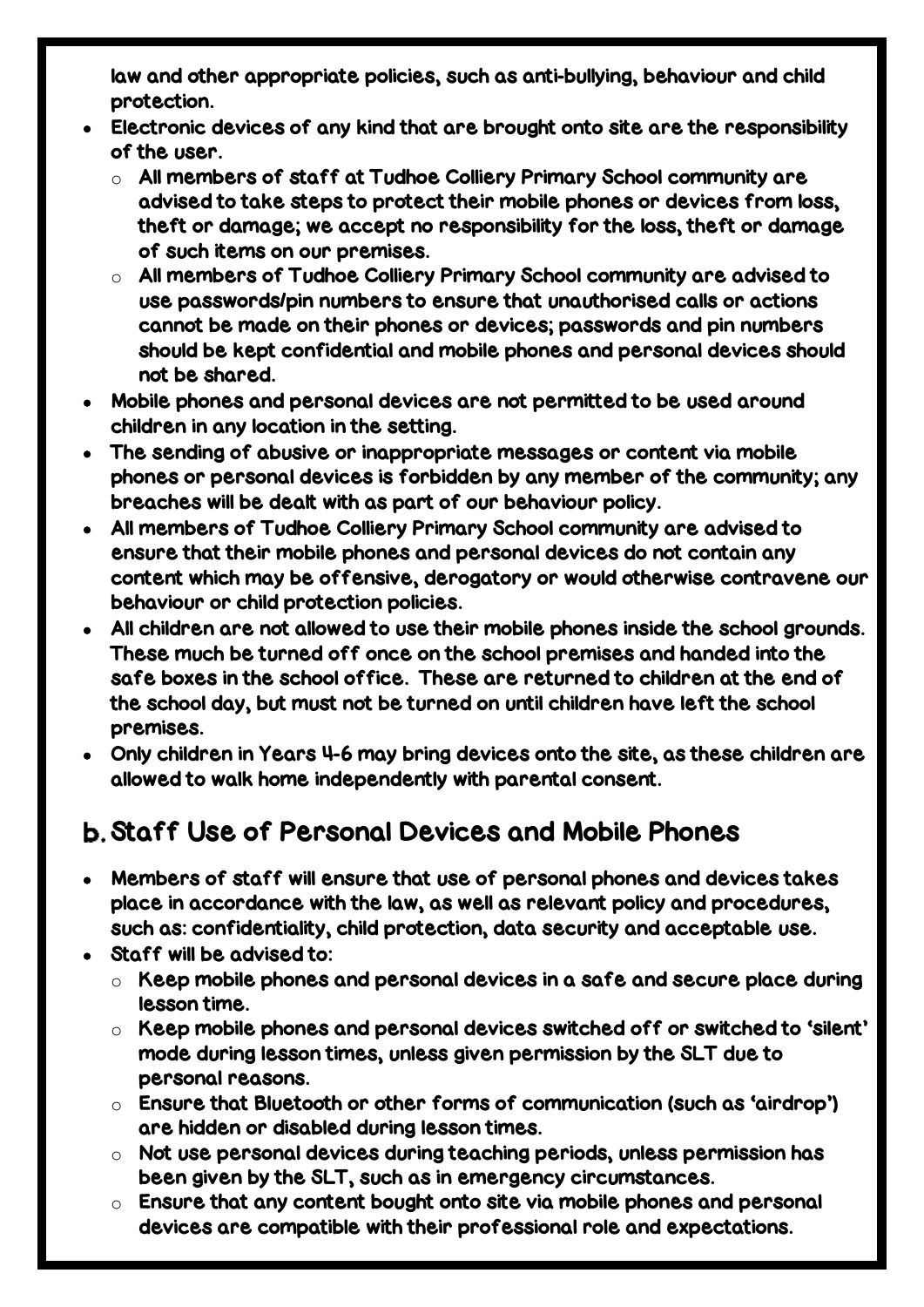- Members of staff are NOT permitted to use their own personal phones or devices for contacting learners or parents and carers.
	- o Any pre-existing relationships, which could undermine this, will be discussed with the DSL (or deputy) or the SLT.
- Staff will not use personal devices:
	- $\circ$  To take photos or videos of learners and will only use work-provided equipment for this purpose.
	- o Directly with learners and will only use work-provided equipment during lessons/educational activities.
- If a member of staff breaches our policy, action will be taken in line with our code of conduct/staff behaviour and allegations policy
	- $\circ$  If a member of staff is thought to have illegal content saved or stored on a mobile phone or personal device, or have committed a criminal offence, the police will be contacted.

# <span id="page-19-0"></span>Learners' Use of Personal Devices and Mobile Phones

- Learners will be educated regarding the safe and appropriate use of personal devices and mobile phones and will be made aware of boundaries and consequences.
- Tudhoe Colliery Primary School expects learners' personal devices and mobile phones to be turned off on the school premises and handed in to the school office, where they will be kept in safe boxes until the end of the school day. Only children in Years 4 to 6 are able to bring their own devices into school, as they are able to walk home independently.
- If a learner breaches the policy, the phone or device will be taken off of them and placed into the boxes in the school office and will be held in a secure place

# <span id="page-19-1"></span>Visitors' Use of Personal Devices and Mobile Phones

- Parents/carers and visitors (including volunteers and contractors) must use their mobile phones and personal devices in accordance with our acceptable use policy and other associated policies, such as: anti-bullying, behaviour, child protection and image use.
- We will ensure appropriate signage and information is displayed and provided to inform parents, carers and visitors of expectations of use.
- Members of staff are expected to challenge visitors if they have concerns and will always inform the DSL (or deputy) of any breaches our policy.
- Visitors will be asked not to use their devices around children in order to keep themselves safe from allegations.

# <span id="page-19-2"></span>10. Responding to Online Safety Incidents and Concerns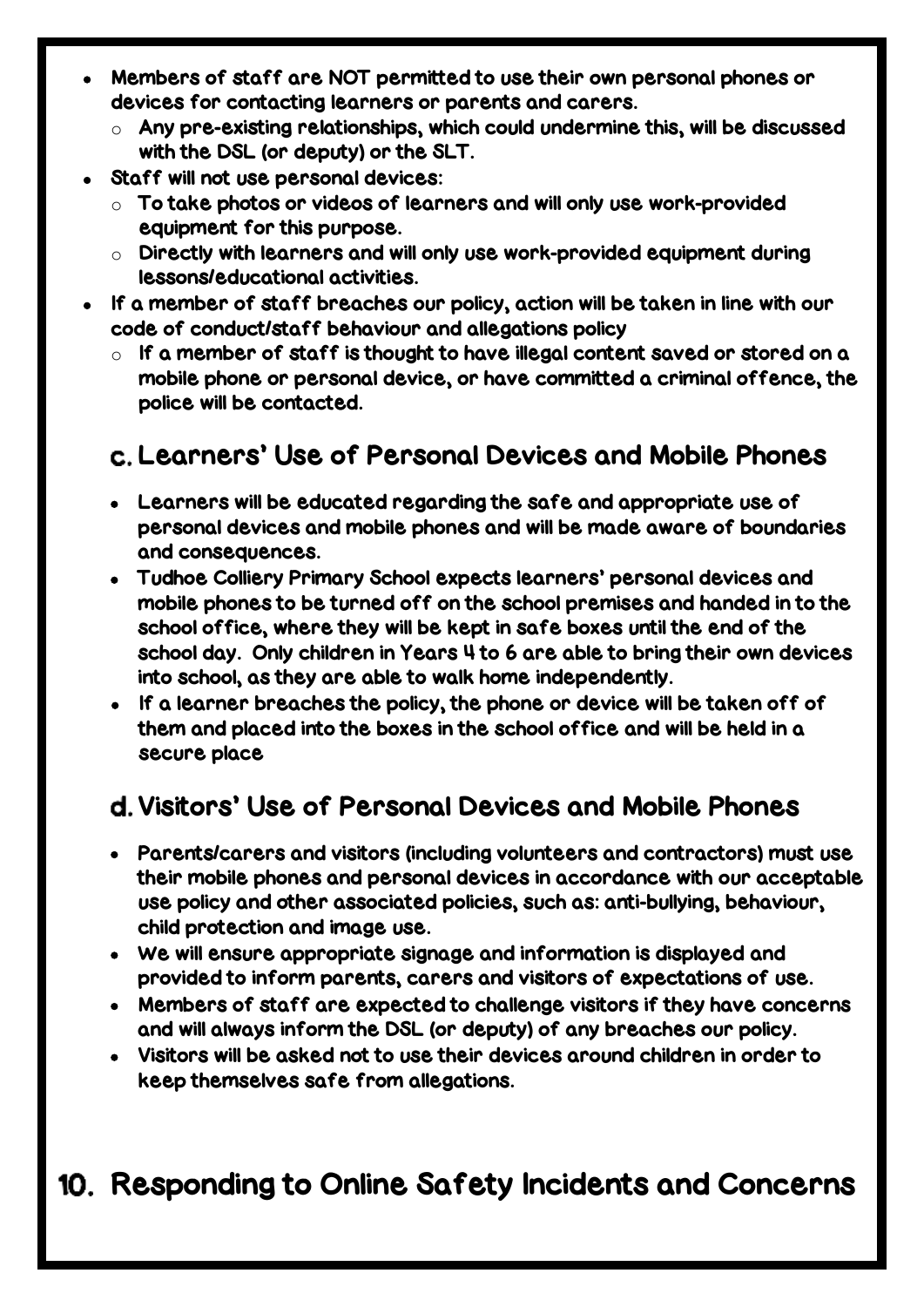- All members of the community will be made aware of the reporting procedure for online safety concerns, including: breaches of filtering, youth produced sexual imagery (sexting), cyberbullying and illegal content.
- All members of the community must respect confidentiality and the need to follow the official procedures for reporting concerns.
	- $\circ$  Learners, parents and staff will be informed of our complaints procedure and staff will be made aware of the whistleblowing procedure.
- We require staff, parents, carers and learners to work in partnership to resolve online safety issues.
- After any investigations are completed, we will debrief, identify lessons learnt and implement any policy or curriculum changes as required. Parents of those children involved will be contacted about the findings.
- If we are unsure how to proceed with an incident or concern, the DSL (or deputy) will seek advice from the Education Safeguarding Team.
- Where there is suspicion that illegal activity has taken place, we will contact the Education Safeguarding Team or Durham Police using 101, or 999 if there is immediate danger or risk of harm
- The school will follow the NSPCC guidance on when to contact the Police available here :-

[https://www.npcc.police.uk/documents/Children%20and%20Young%20people/When%](https://www.npcc.police.uk/documents/Children%20and%20Young%20people/When%20to%20call%20the%20police%20guidance%20for%20schools%20and%20colleges.pdf) [20to%20call%20the%20police%20guidance%20for%20schools%20and%20colleges.pd](https://www.npcc.police.uk/documents/Children%20and%20Young%20people/When%20to%20call%20the%20police%20guidance%20for%20schools%20and%20colleges.pdf) [f](https://www.npcc.police.uk/documents/Children%20and%20Young%20people/When%20to%20call%20the%20police%20guidance%20for%20schools%20and%20colleges.pdf) 

 If an incident or concern needs to be passed beyond our community (for example, if other local settings are involved or the public may be at risk), the DSL or Head Teacher will speak with Durham Police first to ensure that potential investigations are not compromised.

# <span id="page-20-0"></span>Concerns about Learners' Welfare

- The DSL (or deputy) will be informed of any online safety incidents involving safeguarding or child protection concerns.
	- $\circ$  The DSL (or deputy) will record these issues in line with our child protection policy.
- The DSL (or deputy) will ensure that online safety concerns are escalated and reported to relevant agencies in line with the DSCP thresholds and procedures.
- We will inform parents and carers of online safety incidents or concerns involving their child, as and when required.

# <span id="page-20-1"></span>Staff Misuse

- Any complaint about staff misuse will be referred to the SLT, in accordance with the allegations policy.
- Any allegations regarding a member of staff's online conduct will be discussed with the LADO (Local Authority Designated Officer).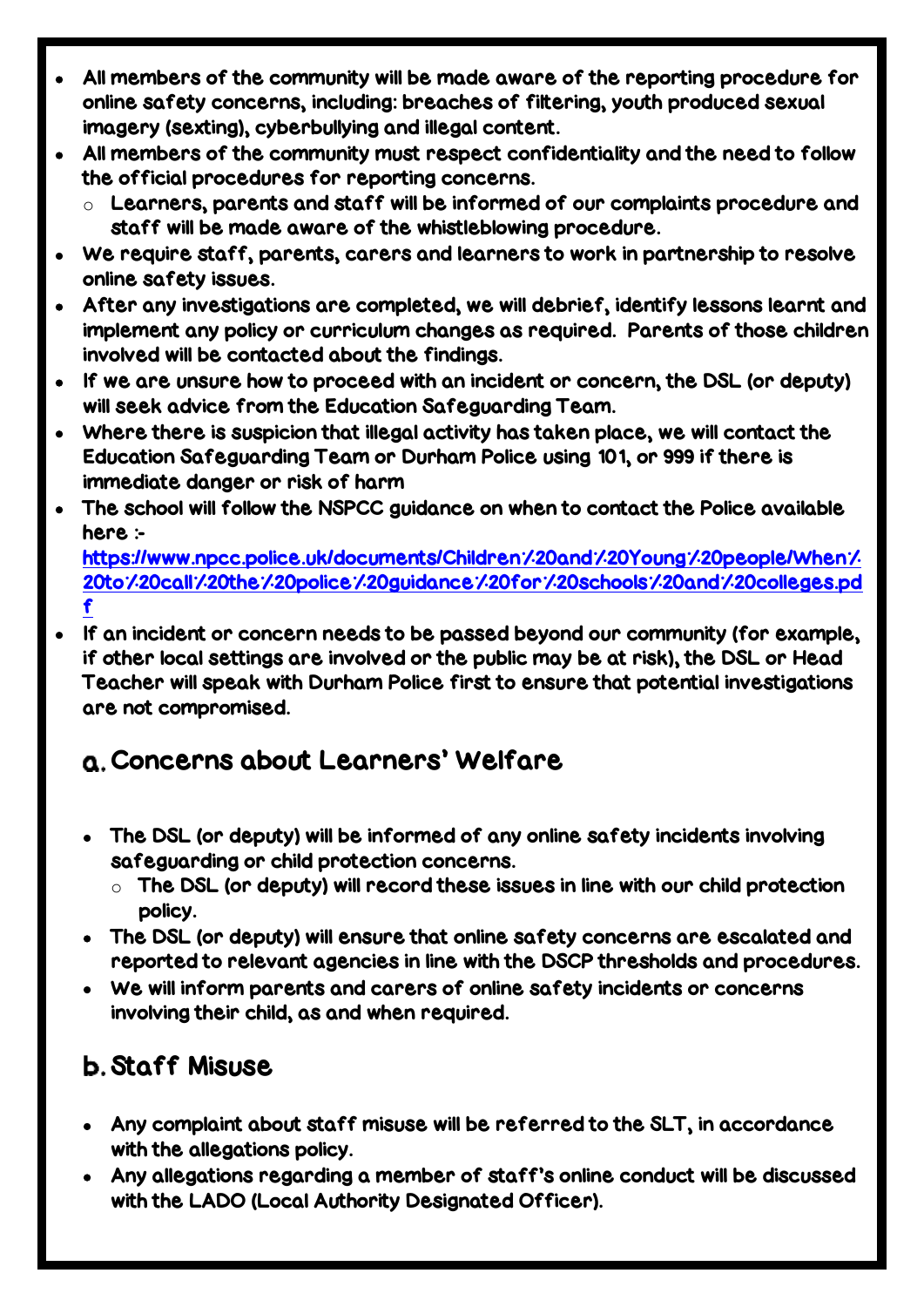Appropriate action will be taken in accordance with our staff behaviour policy/code of conduct.

# <span id="page-21-0"></span>11. Procedures for Responding to Specific Online Incidents or Concerns

# <span id="page-21-1"></span>Online Sexual Violence and Sexual Harassment between Children

- Our setting has accessed and understood "[Sexual violence and sexual](https://www.gov.uk/government/publications/sexual-violence-and-sexual-harassment-between-children-in-schools-and-colleges)  [harassment between children in schools and colleges](https://www.gov.uk/government/publications/sexual-violence-and-sexual-harassment-between-children-in-schools-and-colleges)" (2018) guidance and part 5 of 'Keeping children safe in education' 2020.
- Tudhoe Colliery Primary School recognises that sexual violence and sexual harassment between children can take place online. Examples may include; non-consensual sharing of sexual images and videos, sexualised online bullying, online coercion and threats, unwanted sexual comments and messages on social media, and online sexual exploitation.
	- $\circ$  Full details of how we will respond to concerns relating to sexual violence and sexual harassment between children can be found within our child protection and anti-bullying policy.
- Tudhoe Colliery Primary School recognises that internet brings the potential for the impact of any sexual violence and sexual harassment concerns to extend further than the local community, and for a victim or alleged perpetrator to become marginalised and excluded by online communities.
- Tudhoe Colliery Primary School also recognises the potential for repeat victimisation in the future if abusive content continues to exist somewhere online.
- Tudhoe Colliery Primary School will ensure that all members of the community are made aware of the potential social, psychological and criminal consequences of online sexual violence and sexual harassment between children by implementing a range of age and ability appropriate educational methods as part of our PSHE and RSE curriculum.
- We will ensure that all members of the community are aware of sources of support regarding online sexual violence and sexual harassment between children.
- We will respond to concerns regarding online sexual violence and sexual harassment between children, regardless of whether the incident took place on our premises or using our equipment.
- If made aware of online sexual violence and sexual harassment, we will:
	- $\circ$  Immediately notify the DSL (or deputy) and act in accordance with our child protection and anti-bullying policies.
	- $\circ$  If content is contained on learners electronic devices, they will be managed in accordance with the DfE '[searching screening and](https://www.gov.uk/government/publications/searching-screening-and-confiscation)  [confiscation](https://www.gov.uk/government/publications/searching-screening-and-confiscation)' advice.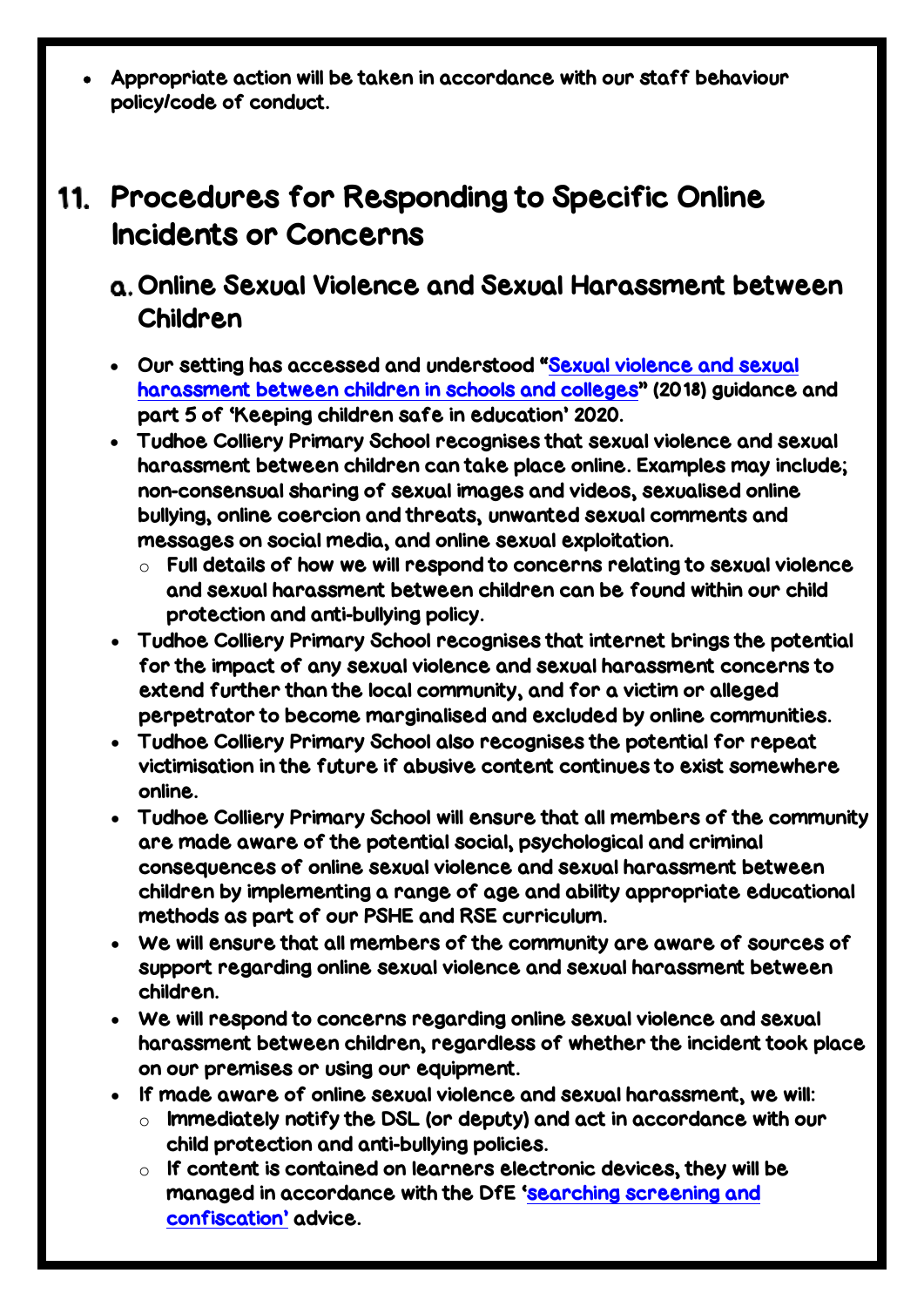- $\circ$  Provide the necessary safeguards and support for all learners involved, such as offering specific advice on blocking, reporting and removing online content, as well as providing appropriate counselling/pastoral support.
- $\circ$  Implement appropriate sanctions in accordance with our behaviour policy
- $\circ$  Inform parents and carers, if appropriate, about the incident and how it is being managed.
- $\circ$  If appropriate, make a referral to partner agencies, such as First Contact and/or the Police.
- $\circ$  If the concern involves children and young people at a different educational setting, work in partnership with other DSLs to ensure appropriate safeguarding action is taken in the wider local community.
	- If a criminal offence has been committed, the DSL (or deputy) will discuss this with Durham Police first to ensure that investigations are not compromised.
- $\circ$  Review the handling of any incidents to ensure that best practice was implemented, and policies/procedures are appropriate.

Youth Produced Sexual Imagery ("Sexting")

- Tudhoe Colliery Primary School recognises youth produced sexual imagery (known as "sexting") as a safeguarding issue; all concerns will be reported to and dealt with by the DSL (or deputy).
- We will follow the advice as set out in the non-statutory UKCCIS guidance: '[Sexting in schools and colleges: responding to incidents and safeguarding](https://www.gov.uk/government/groups/uk-council-for-child-internet-safety-ukccis)  young [people'](https://www.gov.uk/government/groups/uk-council-for-child-internet-safety-ukccis) .
- Tudhoe Colliery Primary School will ensure that all members of the community are made aware of the potential social, psychological and criminal consequences of 'sexting' by implementing preventative approaches, via a range of age and ability appropriate educational methods.
- We will ensure that all members of the community are aware of sources of support regarding youth produced sexual imagery.
- We will respond to concerns regarding youth produced sexual imagery, regardless of whether the incident took place on site or using setting provided or personal equipment.
- We will not:
	- $\circ$  View any images suspected of being youth produced sexual imagery, unless there is no other possible option, or there is a clear need or reason to do so.
		- If it is deemed necessary, the image will only be viewed by the DSL (or deputy DSL) and their justification for viewing the image will be clearly documented.
	- $\circ$  Send, share, save or make copies of content suspected to be an indecent image of a child (i.e. youth produced sexual imagery) and will not allow or request learners to do so.
- If made aware of an incident involving the creation or distribution of youth produced sexual imagery, we will: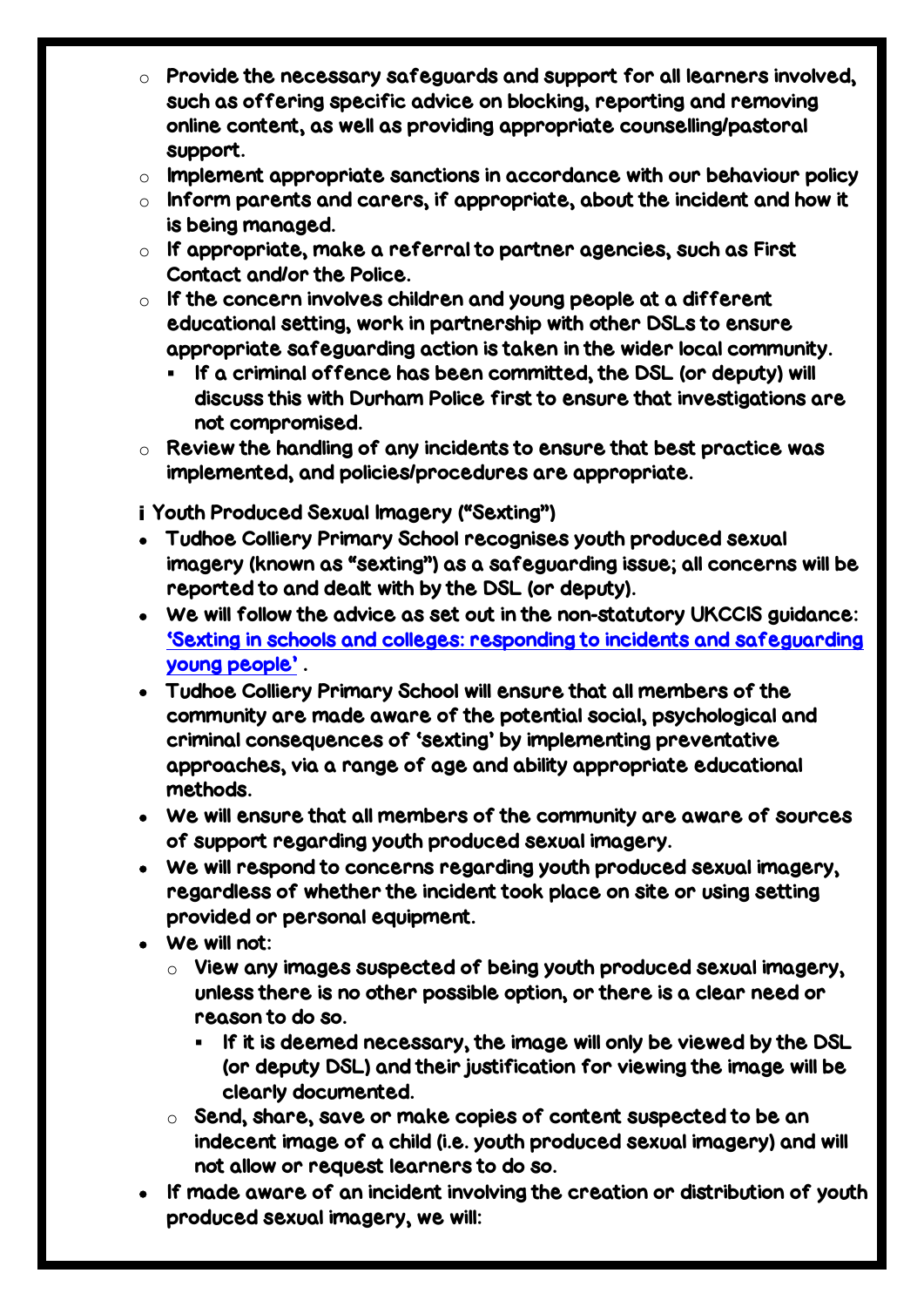- $\circ$  Act in accordance with our child protection policies and the relevant Durham SCP procedures.
- o Ensure the DSL (or deputy) responds in line with the '[Sexting in schools](https://www.gov.uk/government/groups/uk-council-for-child-internet-safety-ukccis)  [and colleges: responding to incidents and safeguarding young people'](https://www.gov.uk/government/groups/uk-council-for-child-internet-safety-ukccis) guidance.
- o Store the device securely.
- o Carry out a risk assessment which considers any vulnerability of learners involved; including carrying out relevant checks with other agencies.
- $\circ$  Inform parents and carers, if appropriate, about the incident and how it is being managed. Additional resources are available on the Extranet for both Pupils and Parents
- o Make a referral to First Contact and/or the Police, as deemed appropriate in line with the UKCCIS : '[Sexting in schools and colleges:](https://www.gov.uk/government/groups/uk-council-for-child-internet-safety-ukccis)  [responding to incidents and safeguarding young people'](https://www.gov.uk/government/groups/uk-council-for-child-internet-safety-ukccis) guidance.
- $\circ$  Provide the necessary safeguards and support for learners, such as offering counselling or pastoral support.
- $\circ$  Implement appropriate sanctions in accordance with our behaviour policy but taking care not to further traumatise victims where possible.
- $\circ$  Consider the deletion of images in accordance with the UKCCIS: '[Sexting in schools and colleges: responding to incidents and](https://www.gov.uk/government/groups/uk-council-for-child-internet-safety-ukccis)  [safeguarding young people'](https://www.gov.uk/government/groups/uk-council-for-child-internet-safety-ukccis) guidance.
	- $\blacksquare$  Images will only be deleted once the DSL has confirmed that other agencies do not need to be involved; and are sure that to do so would not place a child at risk or compromise an investigation.
- $\circ$  Review the handling of any incidents to ensure that best practice was implemented; the leadership team will also review and update any management procedures, where necessary.

### <span id="page-23-0"></span>b. Online Child Sexual Abuse and Exploitation (including child criminal exploitation)

- Tudhoe Colliery Primary School will ensure that all members of the community are aware of online child sexual abuse, including: exploitation and grooming; the consequences; possible approaches which may be employed by offenders to target children and how to respond to concerns
- Tudhoe Colliery Primary School recognises online child sexual abuse and exploitation (including criminal exploitation) as a safeguarding issue and, as such, all concerns will be reported to and dealt with by the DSL (or deputy).
- We will implement preventative approaches for online child sexual abuse and exploitation (including criminal exploitation) via a range of age and ability appropriate education for learners, staff and parents/carersl such as Votes for Schools, PSHCE and Philosophy for Children.
- We will ensure that all members of the community are aware of the support available regarding online child sexual abuse and exploitation (including criminal exploitation), both locally and nationally.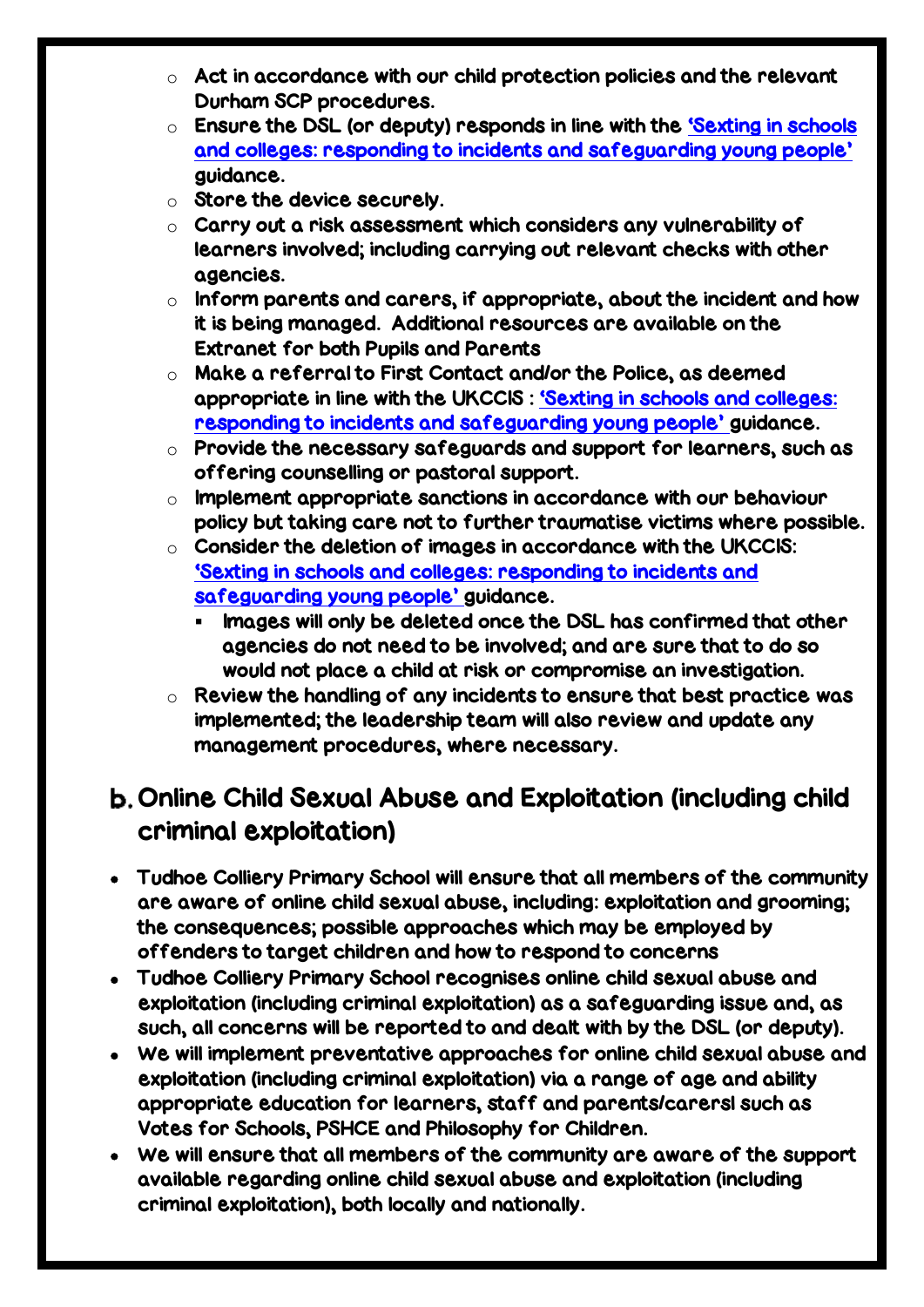- If made aware of incident involving online child sexual abuse and exploitation (including criminal exploitation), we will:
	- $\circ$  Act in accordance with our child protection policies and the relevant Durham SCP procedures.
	- $\circ$  If appropriate, store any devices involved securely.
	- o Make a referral to First Contact (if required/appropriate) and immediately inform Durham police via 101, or 999 if a child is at immediate risk.
	- $\circ$  Carry out a risk assessment which considers any vulnerabilities of learner(s) involved (including carrying out relevant checks with other agencies).
	- $\circ$  Inform parents/carers about the incident and how it is being managed.
	- $\circ$  Provide the necessary safeguards and support for learners, such as, offering counselling or pastoral support.
	- $\circ$  Review the handling of any incidents to ensure that best practice is implemented; leadership team will review and update any management procedures, where necessary.
- We will respond to concerns regarding online child sexual abuse and exploitation (including criminal exploitation), regardless of whether the incident took place on our premises or using setting provided or personal equipment in order to protect the children in our care.
	- $\circ$  Where possible, learners will be involved in decision making and if appropriate, will be empowered to report concerns such as via the Click CEOP report: [www.ceop.police.uk/safety-centre/](http://www.ceop.police.uk/safety-centre/)
- If we are unclear whether a criminal offence has been committed, the DSL (or deputy) will obtain advice immediately through the Education Durham or Durham Police.
- If learners at other settings are believed to have been targeted, the DSL (or deputy) will seek support from Durham Police and/or Education Durham first to ensure that potential investigations are not compromised.

# <span id="page-24-0"></span>Indecent Images of Children (IIOC)

- Tudhoe Colliery Primary School will ensure that all members of the community are made aware of the possible consequences of accessing Indecent Images of Children (IIOC).
- We will respond to concerns regarding IIOC on our equipment and/or personal equipment, even if access took place off site.
- We will seek to prevent accidental access to IIOC by using an Internet Service Provider (ISP) which subscribes to the Internet Watch Foundation block list and by implementing appropriate filtering, firewalls and anti-spam software. Our school network also uses the strictest filters and blocking systems in order to prevent images of this nature from being accessed.
- If we are unclear if a criminal offence has been committed, the DSL (or deputy) will obtain advice immediately through Durham Police and/or the Education Safeguarding Team.
- If made aware of IIOC, we will: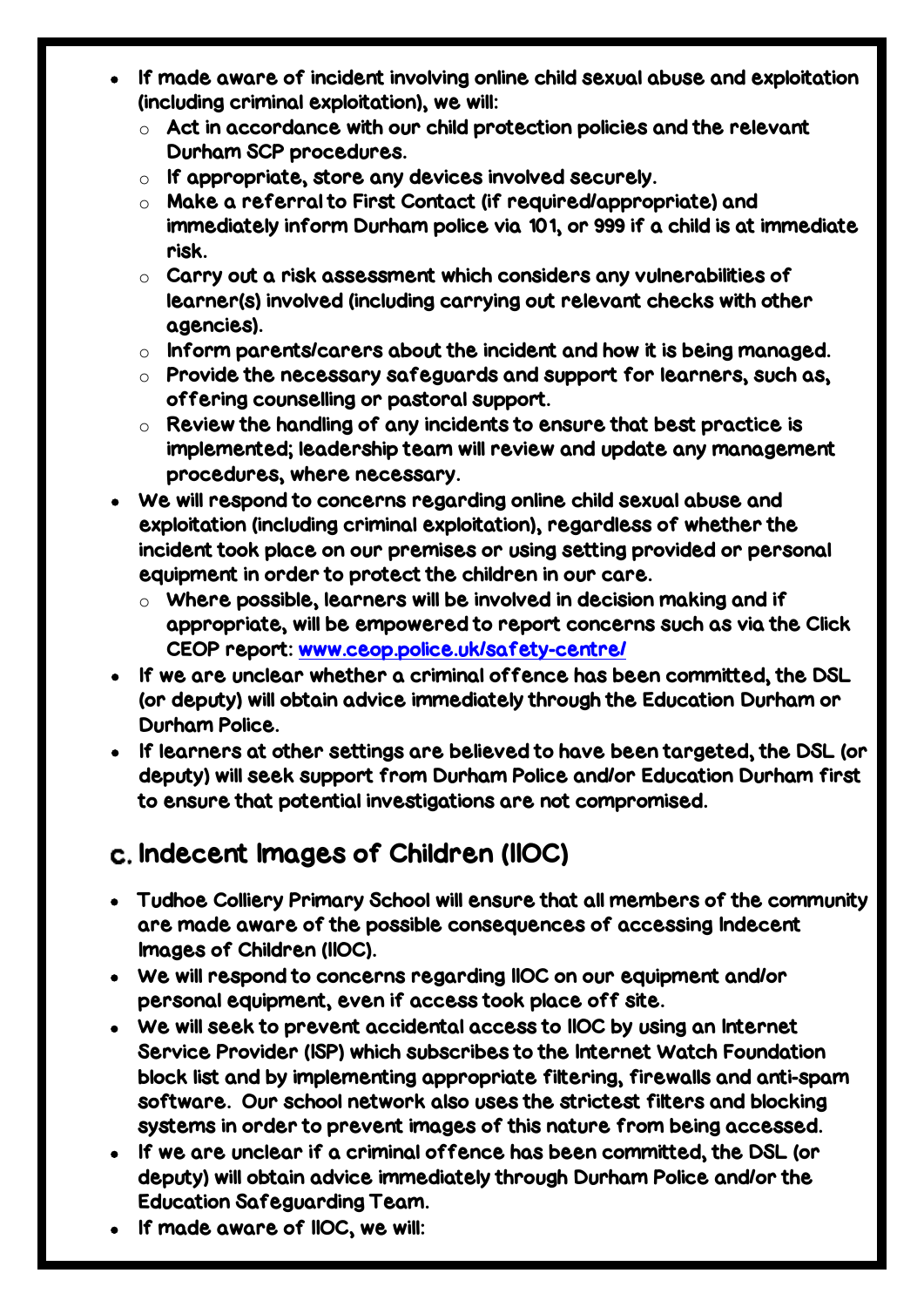- $\circ$  Act in accordance with our child protection policy and the relevant Durham SCP procedures.
- o Store any devices involved securely.
- o Immediately inform appropriate organisations, such as CEOP, Durham Police or the LADO.
- If made aware that a member of staff or a learner has been inadvertently exposed to indecent images of children, we will:
	- $\circ$  Ensure that the DSL (or deputy) is informed.
	- $\circ$  Ensure that the URLs (webpage addresses) which contain the suspect images are reported to the Internet Watch Foundation via [www.iwf.org.uk](https://www.iwf.org.uk/)
	- $\circ$  Ensure that any copies that exist of the image, for example in emails, are deleted.
	- o Report concerns, as appropriate to parents and carers.
	- $\circ$  Offer support to staff involved.

.

.

- If made aware that indecent images of children have been found on the setting provided devices, we will:
	- $\circ$  Ensure that the DSL (or deputy) is informed.
	- $\circ$  Ensure that the URLs (webpage addresses) which contain the suspect images are reported to the Internet Watch Foundation via [www.iwf.org.uk](https://www.iwf.org.uk/)
	- $\circ$  Ensure that any copies that exist of the image, for example, in emails, are deleted.
	- $\circ$  Inform the Police via 101 (999 if there is an immediate risk of harm) and First Contact
	- $\circ$  Only store copies of images (securely, where no one else has access to them and delete all other copies) at the request of the police only.
	- o Report concerns, as appropriate to parents and carers.
- If made aware that a member of staff is in possession of indecent images of children on setting provided devices, we will:
	- $\circ$  Ensure that the Head teacher is informed in line with our managing allegations against staff policy.
	- o Inform the Local Authority Designated Officer (LADO) and other relevant organisations in accordance with our managing allegations against staff policy.
	- o Quarantine any devices until police advice has been sought.

# <span id="page-25-0"></span>d. Cyberbullying

- Cyberbullying, along with all other forms of bullying, will not be tolerated at Tudhoe Colliery Primary School.
- Full details of how we will respond to cyberbullying are set out in our anti-bullying policy.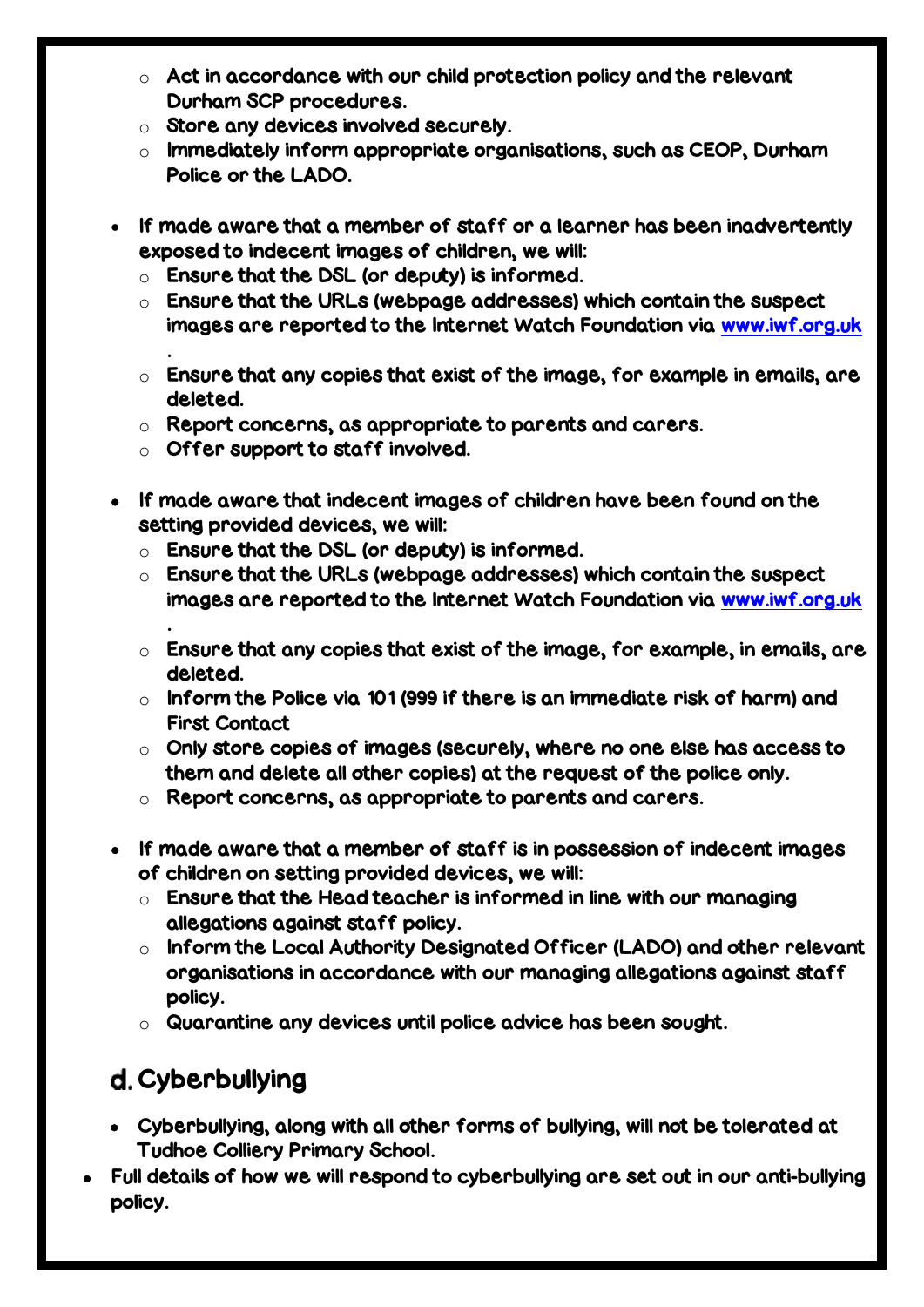# Child Criminal Exploitation **–** Including County Lines

 All staff are aware of the indicators that a child may be at risk from, or involved with Child Criminal Exploitation (CCE) and note that this can be facilitated through the use of technology. Further details are in the schools safeguarding policy.

# <span id="page-26-0"></span>Online Hate

- Online hate content, directed towards or posted by, specific members of the community will not be tolerated at Tudhoe Colliery Primary School and will be responded to in line with existing policies, including anti-bullying and behaviour.
- All members of the community will be advised to report online hate in accordance with relevant policies and procedures.
- The Police will be contacted if a criminal offence is suspected.
- If we are unclear on how to respond, or whether a criminal offence has been committed, the DSL (or deputy) will obtain advice through First Contact or Durham Police.

# <span id="page-26-1"></span>g. Online Radicalisation and Extremism

- We will take all reasonable precautions to ensure that learners and staff are safe from terrorist and extremist material when accessing the internet on site. OneITSS monitor and block internet access within the setting and flag to use attempts to access any extremist materials.
- If we are concerned that a child or parent/carer may be at risk of radicalisation online, the DSL (or deputy) will be informed immediately, and action will be taken in line with our child protection policy.
- All staff take part in regular Prevent training.
- If we are concerned that member of staff may be at risk of radicalisation online, the SLT will be informed immediately, and action will be taken in line with the child protection and allegations policies.

# <span id="page-26-2"></span>12. Useful Links for Educational Settings

#### Education Durham

- Paul Hodgkinson, EDA with responsibility for Online Safety. 03000265841 [\(paul.hodgkinson@durham.gov.uk\)](mailto:paul.hodgkinson@durham.gov.uk)
- Guidance for Educational Settings: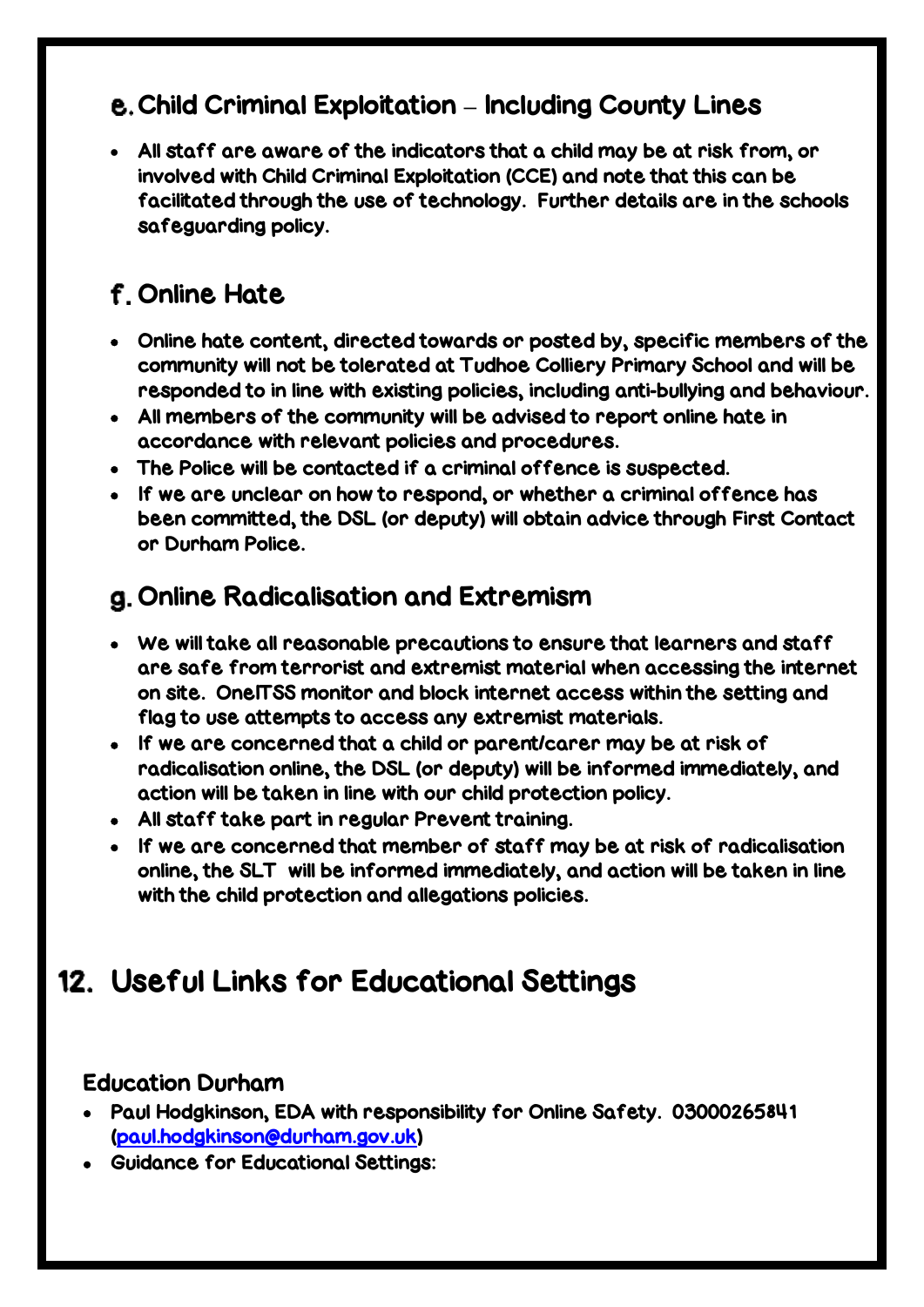- $\circ$  Extranet ( Pupils -> safeguarding -> Online Safety ) [https://gateway.durhamschools.org.uk/pupils/safeguarding/Lists/Online%20](https://gateway.durhamschools.org.uk/pupils/safeguarding/Lists/Online%20Safety/Current%20Documents.aspx) [Safety/Current%20Documents.aspx](https://gateway.durhamschools.org.uk/pupils/safeguarding/Lists/Online%20Safety/Current%20Documents.aspx)
- o Kent Online Safety Blog: [www.theeducationpeople.org/blog/?tags=Online+Safety&page=1](http://www.theeducationpeople.org/blog/?tags=Online+Safety&page=1)

#### Durham SCB

http://www.durham-scp.org.uk/

#### Durham Police:

In an emergency (a life is in danger or a crime in progress) dial 999. For other nonurgent enquiries contact the Police via 101

NSPCC have produced a useful guide about detailing at what point The Police should be contacted.

[https://www.npcc.police.uk/documents/Children%20and%20Young%20people/When%20to%20](https://www.npcc.police.uk/documents/Children%20and%20Young%20people/When%20to%20call%20the%20police%20guidance%20for%20schools%20and%20colleges.pdf) [call%20the%20police%20guidance%20for%20schools%20and%20colleges.pdf](https://www.npcc.police.uk/documents/Children%20and%20Young%20people/When%20to%20call%20the%20police%20guidance%20for%20schools%20and%20colleges.pdf)

Prevent Officer – Steven Holden but referrals should be made through First Contact.

#### Other:

- ICTSS helpdesk 03000 261100
- Sharon Lewis / Carol Glasper (LADO) 03000 268838

#### National Links and Resources for Educational Settings

- CEOP:
	- o [www.thinkuknow.co.uk](http://www.thinkuknow.co.uk/)
	- o [www.ceop.police.uk](http://www.ceop.police.uk/)
- Childnet: [www.childnet.com](http://www.childnet.com/)
- Internet Matters: [www.internetmatters.org](http://www.internetmatters.org/)
- Internet Watch Foundation (IWF): [www.iwf.org.uk](http://www.iwf.org.uk/)
- Lucy Faithfull Foundation: [www.lucyfaithfull.org](http://www.lucyfaithfull.org/)
- Parent Protect<https://www.parentsprotect.co.uk/> this includes advice for parents on peer on peer abuse and how to cope if your child has got into significant trouble online.
- NSPCC: [www.nspcc.org.uk/onlinesafety](http://www.nspcc.org.uk/onlinesafety)
	- o ChildLine: [www.childline.org.uk](http://www.childline.org.uk/)
	- o Net Aware: [www.net-aware.org.uk](http://www.net-aware.org.uk/)
- The Marie Collins Foundation: [www.mariecollinsfoundation.org.uk](http://www.mariecollinsfoundation.org.uk/)
- UK Safer Internet Centre: [www.saferinternet.org.uk](http://www.saferinternet.org.uk/) o Professional Online Safety Helpline: [www.saferinternet.org.uk/about/helpline](http://www.saferinternet.org.uk/about/helpline)
- 360 Safe Self-Review tool for schools: [www.360safe.org.uk](http://www.360safe.org.uk/)
- Parentzone ( Google Internet Legends )<https://parentzone.org.uk/>

#### National Links and Resources for Parents/Carers

Internet Matters: [www.internetmatters.org](http://www.internetmatters.org/)